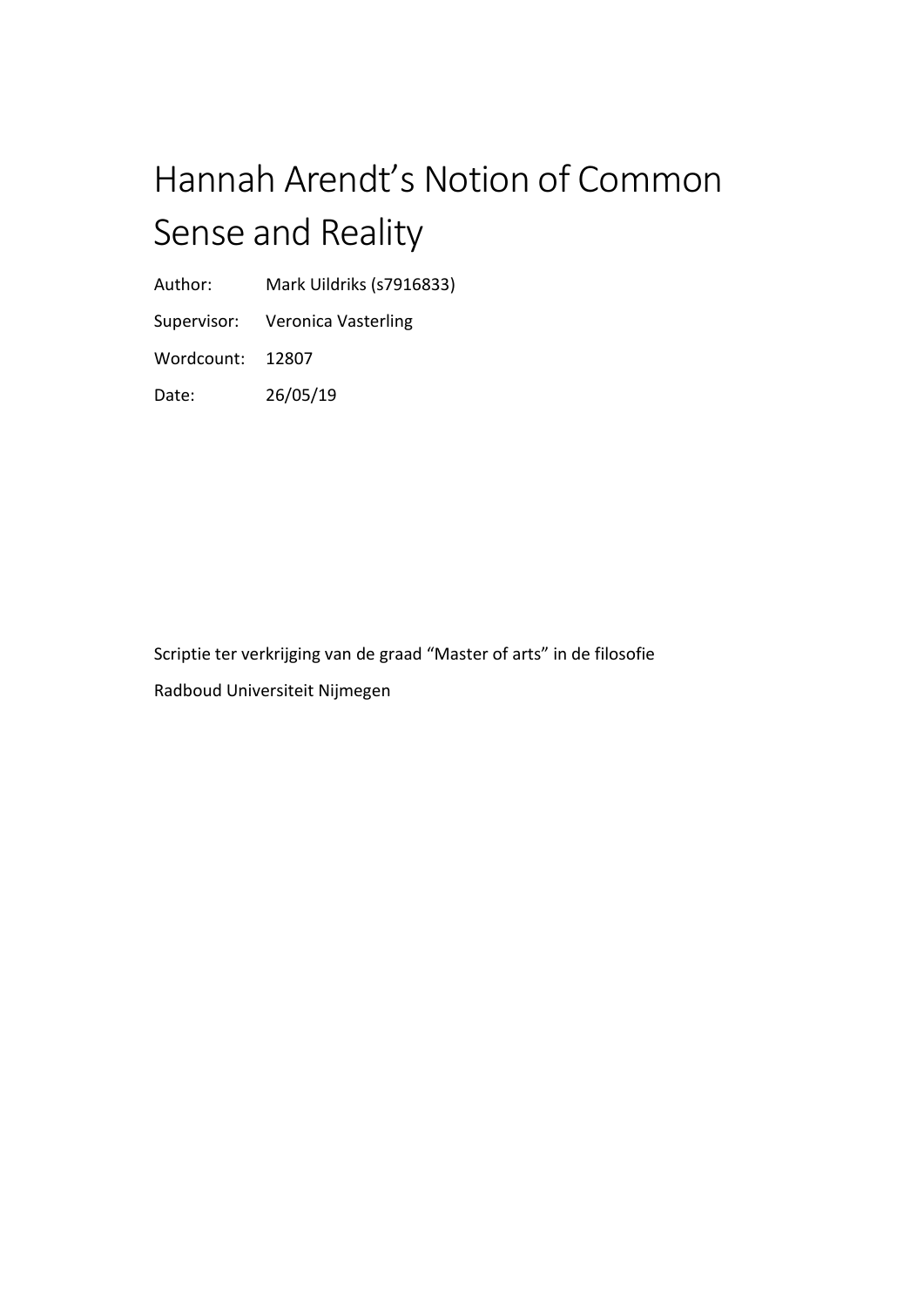Hierbij verklaar en verzeker ik, Mark Uildriks, dat deze scriptie zelfstandig door mij is opgesteld, dat geen andere bronnen en hulpmiddelen zijn gebruikt dan die door mij zijn vermeld en dat de passages in het werk waarvan de woordelijke inhoud of betekenis uit andere werken – ook elektronische media – is genomen door bronvermelding als ontlening kenbaar gemaakt worden.

Plaats: Culemborg datum: 26 Mei 2019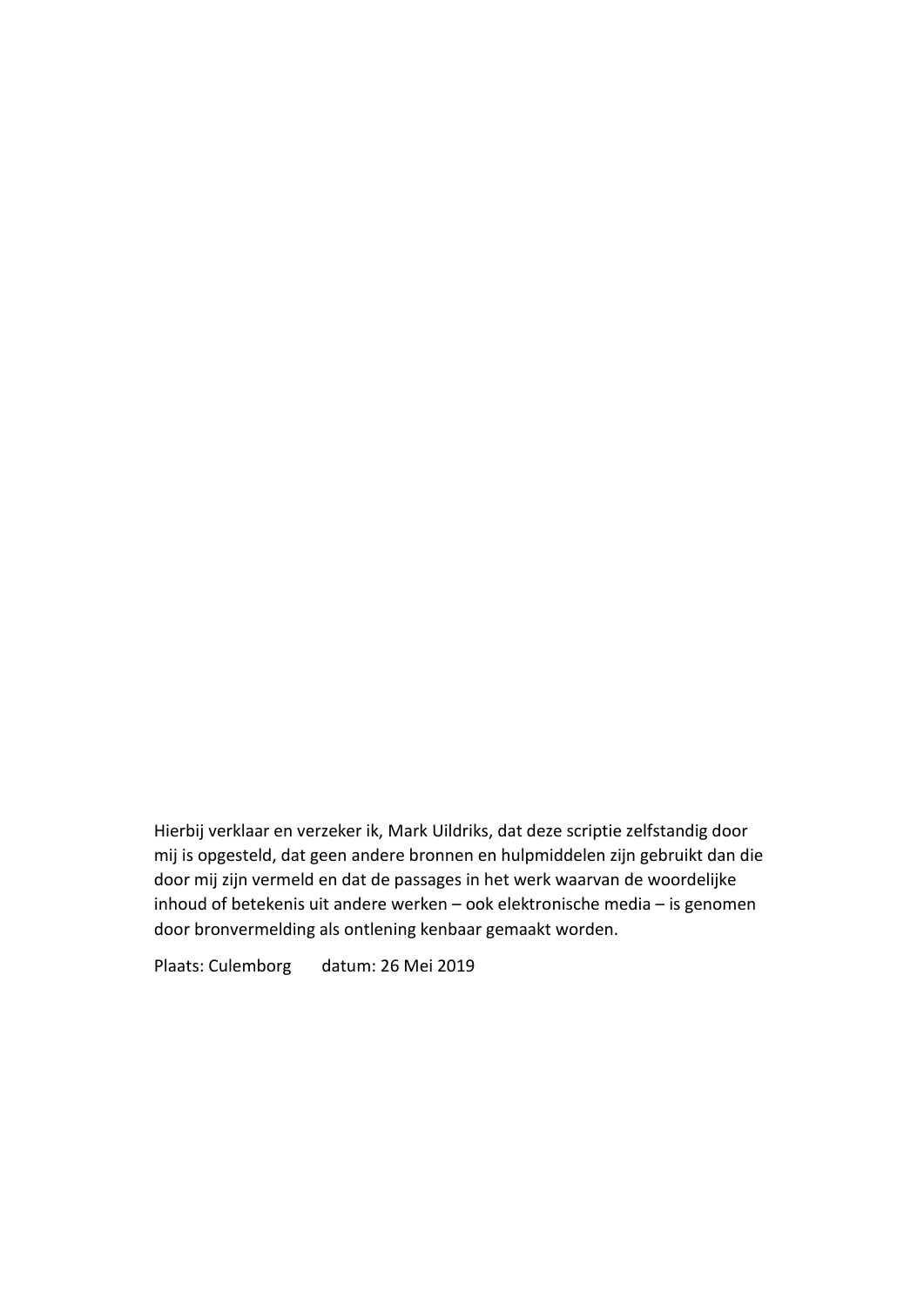# Contents

| Is common sense the same as preliminary understanding?10    |    |
|-------------------------------------------------------------|----|
|                                                             |    |
|                                                             |    |
| Is common sense only concerned with 'truth', not meaning?14 |    |
|                                                             |    |
|                                                             |    |
|                                                             |    |
|                                                             |    |
|                                                             |    |
|                                                             |    |
|                                                             |    |
|                                                             |    |
|                                                             |    |
|                                                             |    |
|                                                             |    |
|                                                             |    |
|                                                             | 30 |
|                                                             |    |
|                                                             |    |
|                                                             |    |
|                                                             |    |
|                                                             |    |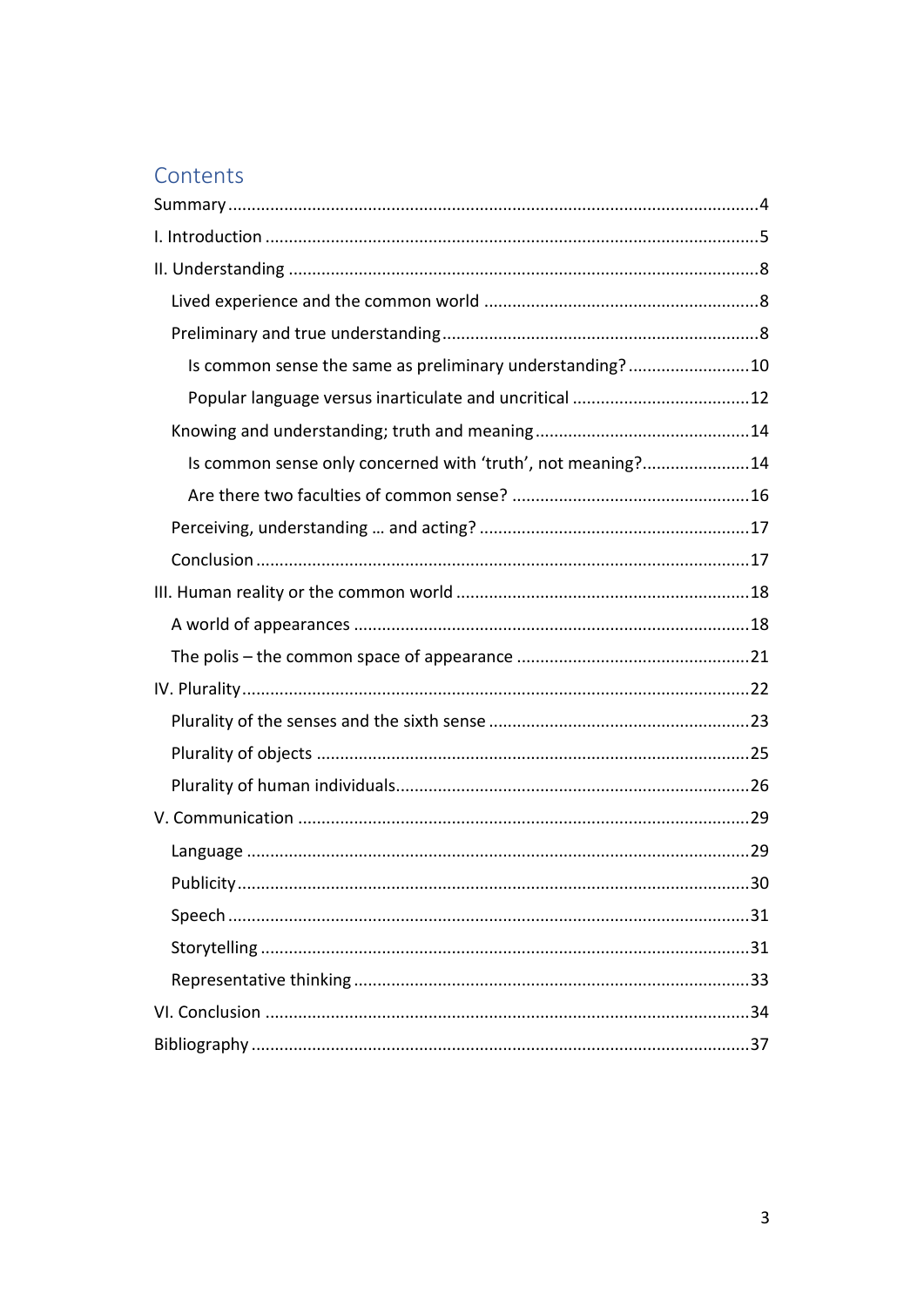# <span id="page-3-0"></span>Summary

Hannah Arendt refers to 'common sense' in many places in her work and attributes it a significant role: it makes us fit into the common world; when lost, society disintegrates as happened under totalitarian regimes at the start of the twentieth century. There is controversy about what Arendt exactly means by 'common sense'. In this paper it is argued that the 'common sense' should not be understood as a kind of knowledge, nor as a mental organ, or a community feeling. Instead, I argue that Arendt's notion of common sense refers to having a valid understanding of human reality, enabled by the conditions of plurality and communication.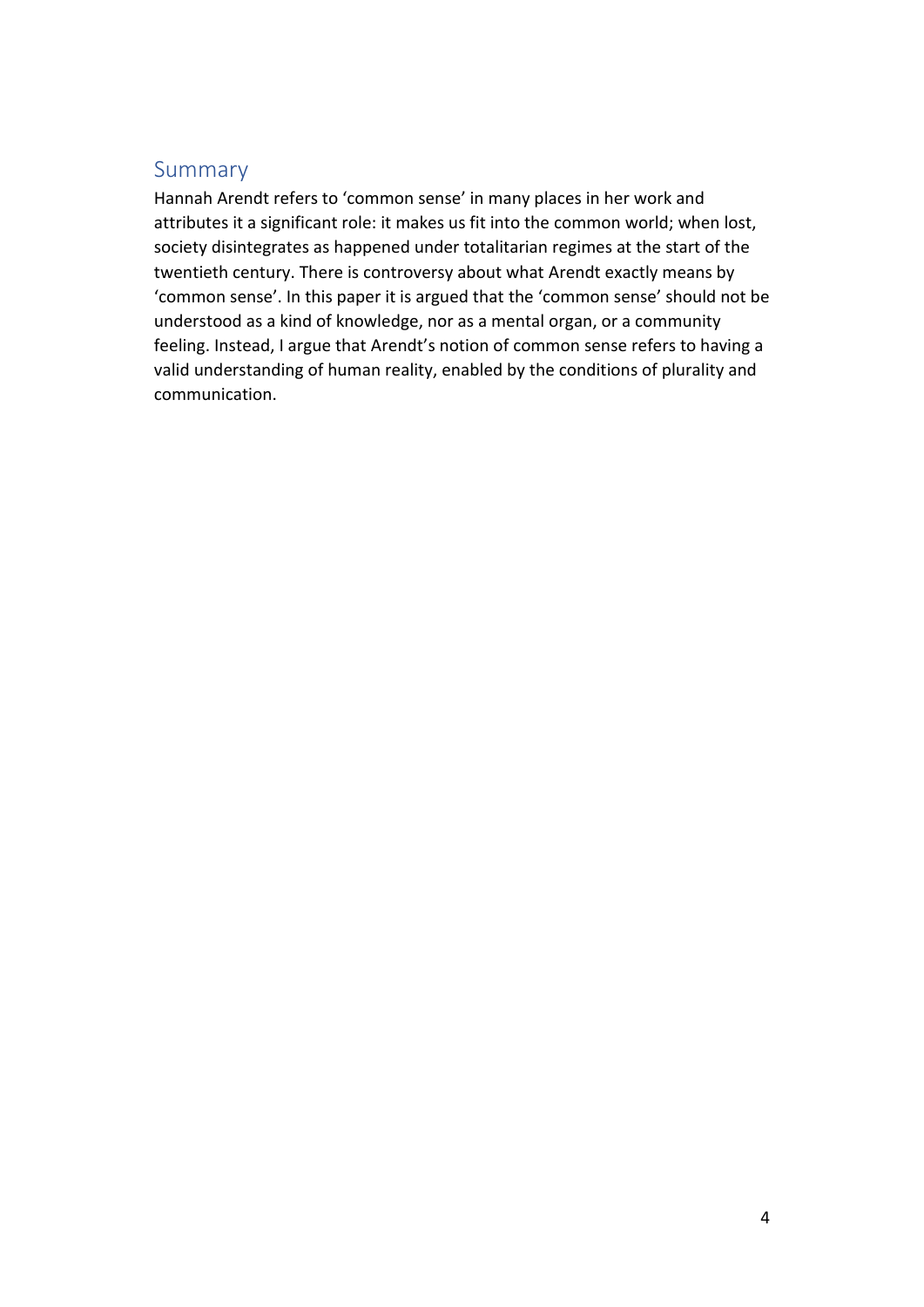## <span id="page-4-0"></span>I. Introduction

 $\overline{a}$ 

The notion of 'common sense' plays an important role in the work of political philosopher Hannah Arendt. To give an impression: in *The Origins of Totalitarianism<sup>1</sup>* the loss of common sense is both the condition and the result of the totalitarian practices and atrocities; in *The Human Condition<sup>2</sup>* the loss of common sense is a result of the alienation process, which she considers a major characteristic of modernity; in *The Life of the Mind<sup>3</sup>* common sense both is a "sixth sense" that combines the sense data from sense perception and precedes experience in the lifeworld; in the posthumously published notes of Arendt's *Lectures on Kant's Political Philosophy<sup>4</sup>* (further: *Kant Lectures*) common sense is a faculty necessary for good judgment. Is it possible to identify and delineate one phenomenon underlying so many different appearances?

Many authors only discuss Arendt's notion of common sense in the context of its use in her *Kant Lectures:* as a separate faculty within the faculty of judgement. This is not surprising, both because judging is so fundamental to human affairs and politics, Arendt's philosophical domain, and because the *Lectures* give the most detailed description of the mental process of judging and the role common sense plays in it. Itay Snir observes that "this narrow reading (...) has led to accusing her of being inconsistent, or as holding on to several, incompatible concepts of common sense."<sup>5</sup> In addition to a common sense within the faculty of judgement,<sup>6</sup> Remi Peeters argues that Arendt also distinguishes a common sense within the cognitive faculty.<sup>7</sup> According to Sandra Hinchman<sup>8</sup>, if we are to understand Arendt correctly, we must keep all the different designations of the

<sup>1</sup> Hannah Arendt, *The Origins of Totalitarianism* (San Diego: A Harvest Book, 1979), (further: *The Origins of Totalitarianism)*.

<sup>2</sup> Hannah Arendt, *The Human Condition*, Second ed. (Chicago: University of Chicago Press, 1998) (further: *The Human Condition)*.

<sup>3</sup> Hannah Arendt, *The Life of the Mind*, vol. I, *Thinking*, 1st ed. Gifford Lectures (New York: Harcourt Brace Jovanovich, 1978) (further: *Thinking)*.

<sup>4</sup> Hannah Arendt and Ronald S. Beiner, *Lectures on Kant's Political Philosophy* (Chicago: University of Chicago Press, 1982) (further: *Kant Lectures)*.

<sup>5</sup> Itay Snir, "Bringing Plurality Together: Common Sense, Thinking and Philosophy in Arendt," *The Southern Journal of Philosophy* 53, no. 3 (2015): 362. Snir does not specify which authors accuse her of being inconsistent, and I have not found evidence for inconsistencies, but I can recognize a sense of confusion.

<sup>&</sup>lt;sup>6</sup> Remi Peeters, "Truth, Meaning and the Common World: The Significance and Meaning of Common Sense in Hanna Arendt's Thought - Part Two," *Ethical Perspectives* 16, no. 4 (2009): 411- 434, https://doi.org/10.2143/EP.16.4.0000000.

 $7$  Peeters, "Truth, Meaning and the Common World: The Significance and Meaning of Common Sense in Hannah Arendt's Thought - Part One," *Ethical Perspectives* 16, no. 3 (2009): 337-359, https://doi.org/10.2143/EP.16.3.2042718.

<sup>&</sup>lt;sup>8</sup> Sandra Hinchman, "Common Sense & Political Barbarism in the Theory of Hannah Arendt." *Polity* 17, no. 2 (1984): 317-39. https://10.2307/3234510.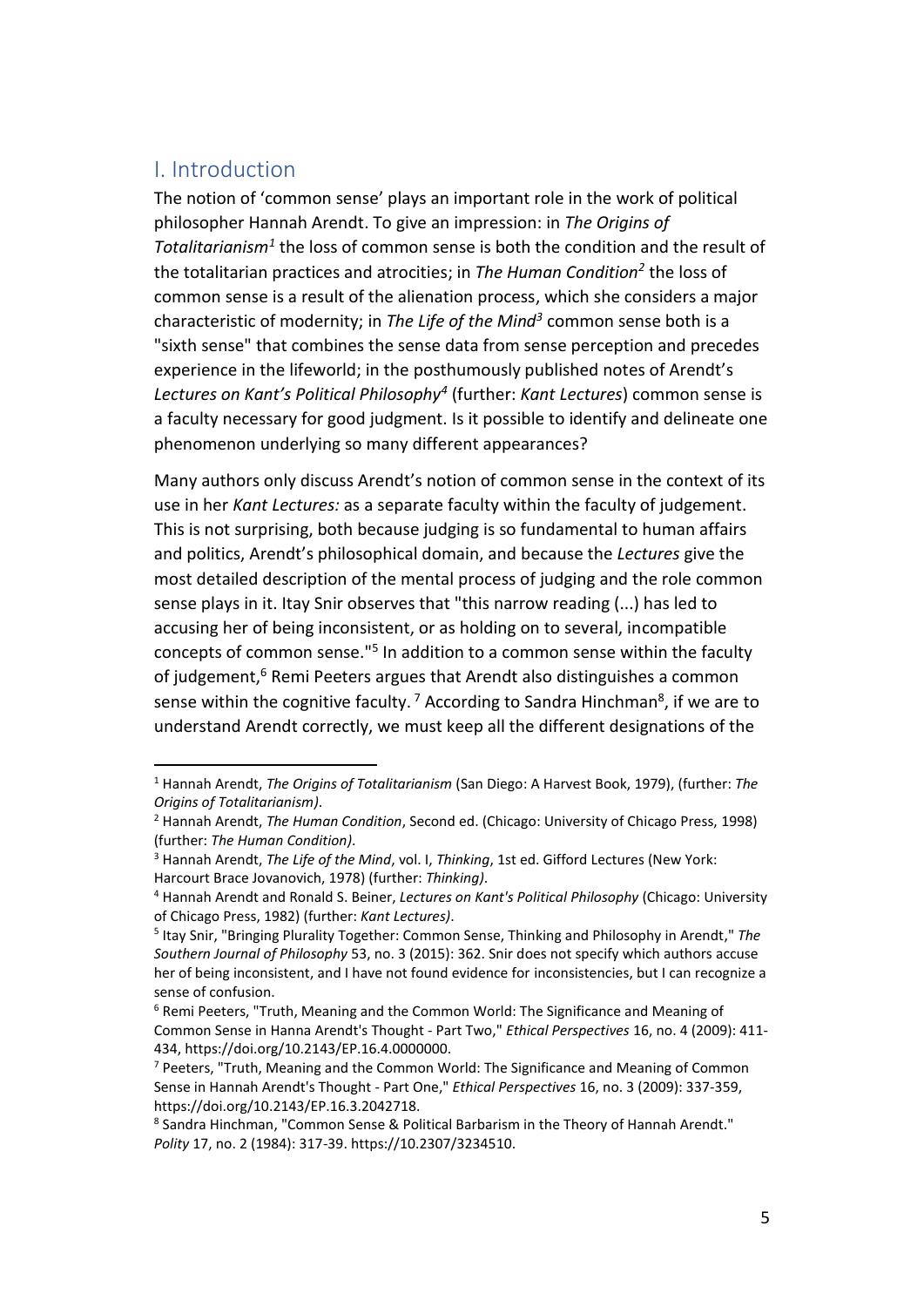words 'common' and 'sense' in mind since they reveal a single root experience, which Hinchman says is "a consensus or shared opinion on the significance of a common life."<sup>9</sup> Practically, according to Hinchman, "common sense refers to a process of developing our perspectives on public issues through discussion and debate during which participants are willing to learn from one another."<sup>10</sup> This diversity of descriptions illustrates the lack of consensus in the secondary literature on what Arendt's notion of common sense precisely refers to.

Indeed, common sense is referred to in many places in Arendt's work and in many different ways. The way it is used may differ from one chapter or essay to the other, or even between paragraphs but the various uses can be distinguished according to two relevant contexts in Arendt's work: in *The Origins of Totalitarianism* and *The Human Condition* the notion of common sense is used in a historical and political context; in *The Life of the Mind* and *Kant Lectures* it is used in the epistemological context of mental activities. In former context, Arendt discusses the historical changes and political conditions that have undermined common sense. In the latter context, Arendt focuses on common sense's role in the activities of thinking and judging. In both contexts and throughout Arendt's work, however, common sense is described as a sense of reality. It is important to note that the distinction between the two contexts is relative. Arendt is not a systematic thinker nor a conceptual thinker, her approach is phenomenological and she deploys a narrative or descriptive style.<sup>11</sup>

The aim of this thesis is to give a comprehensive interpretation of common sense, taking into account the various uses of common sense in Arendt's work and the interpretation of these uses in the secondary literature. In order to achieve this aim, I will review the different uses of common sense throughout Arendt's work according to key elements of her notion of common sense. As a sense of reality, two key elements of common sense are the notion of *reality* and the notion of *understanding*: common sense is about understanding reality. *The Life of the Mind Volume I* is an important but not exclusive source for these two notions. Since common sense can be attenuated and lost, the third key element of common sense concerns its *conditions*: the political conditions that maintain

<sup>9</sup> Hinchman, 326.

<sup>10</sup> Hinchman, 317.

<sup>11</sup> Zie Veronica Vasterling (2011 Hannah Arendt. Sebastian Luft & Søren Overgaard (eds) *The Routledge Companion to Phenomenology*. New York: Routledge 2011: 82-91.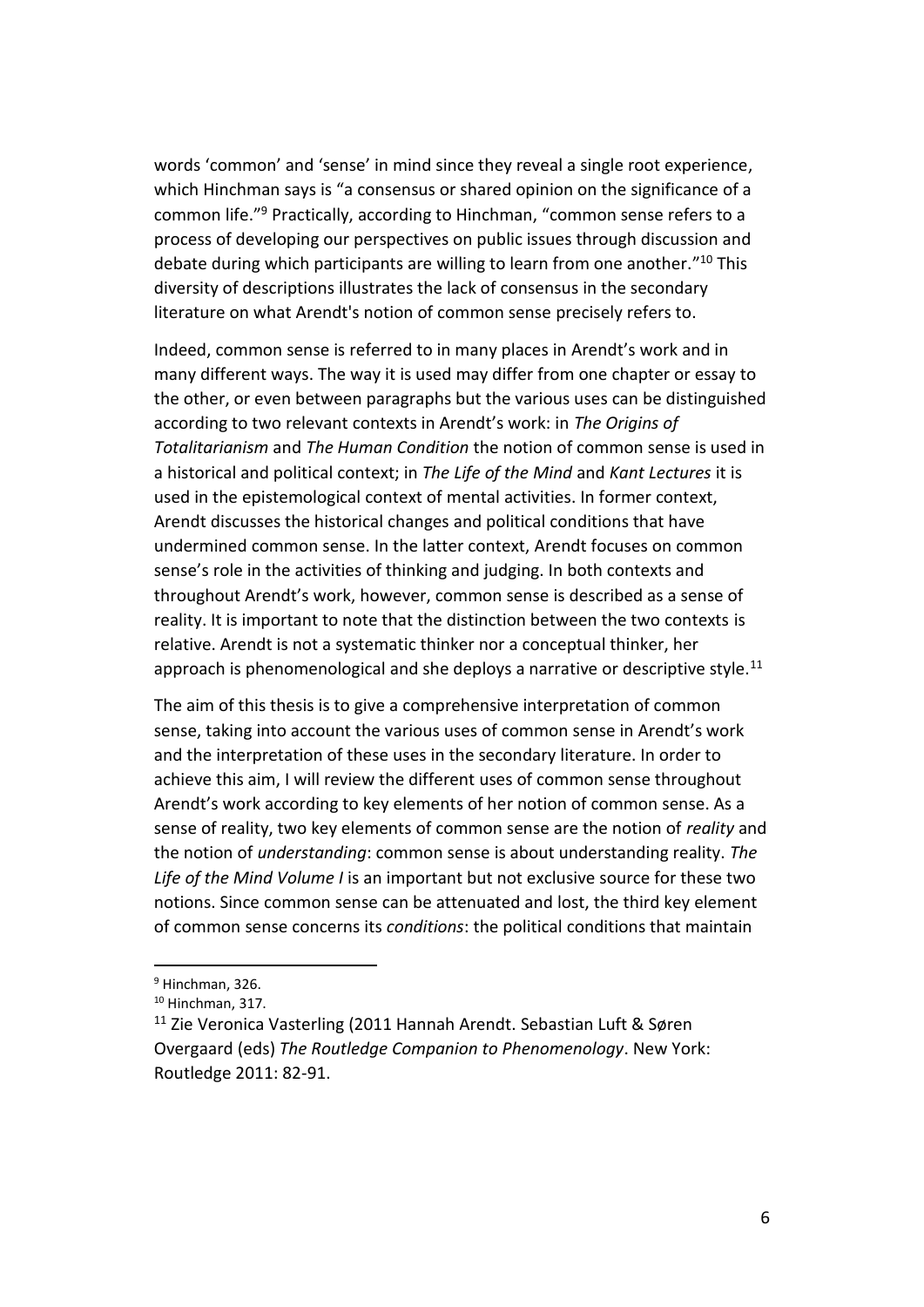common sense are plurality, and communication. There is not a main source for these conditions, descriptive reference to these conditions is to be found throughout Arendt's work.

In what follows, I will argue for these two key elements of common sense based on a detailed discussion of both Arendt's work and pertinent secondary literature. I hope to show that common sense, in Arendt, refers to having a valid understanding of human reality, enabled by the conditions of plurality and communication.

The structure of the thesis is as follows. I will first discuss Arendt's notion of understanding, followed by a discussion of her concept of reality. I will explain how Arendt's phenomenological approach to understanding and reality qualifies her concepts of understanding and reality. Then I turn to the concept of plurality which plays a crucial role in Arendt's work and the related concept of communication. I will conclude with a discussion of how common sense as valid understanding of human reality is conditioned by plurality and communication.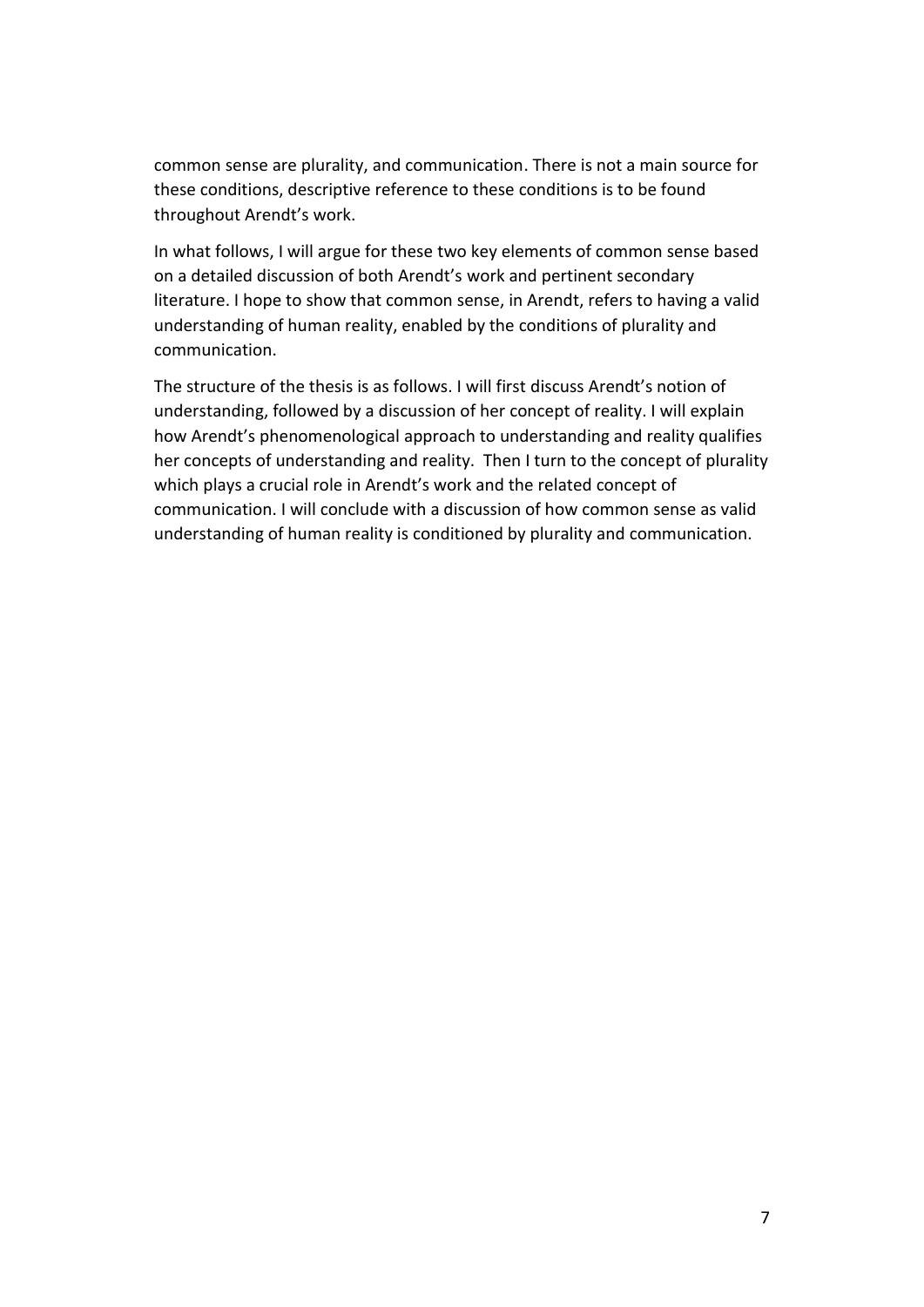## <span id="page-7-0"></span>II. Understanding

In the previous chapter I proposed that, for Arendt, common sense is a form of *understanding*–which is the subject of the current chapter. Arendt's approach has been characterized as a hermeneutic phenomenology<sup>12</sup>, freely translated as a reflective effort to interpret, i.e. determine the meaning, of phenomena in human experience. Arendt distinguishes between preliminary and true (reflective) understanding. I will discuss Borren's proposition that common sense is the same as preliminary understanding, and its subsequent characterization as implicit, inarticulate and uncritical. Another distinction Arendt makes is between knowing and understanding (or truth and meaning). I will discuss the idea that common sense may be limited to the facts (knowing or truth), followed by Peeters proposition that there are in fact two faculties of common sense. I finish this chapter by extending the discussion, which up to this point limited 'understanding' to mental activities, so as to include 'acting accordingly'.

## <span id="page-7-1"></span>Lived experience and the common world

For Arendt the everyday world of lived experience is closer to reality than abstract thought. Lived experience forms the basis of all forms of understanding, including the sciences and philosophy. An individual's world consists of all things that he is aware of and that matter to him, that make up his experiences, his activities, the 'web of relationships' he participates, and so on. All our activities take place in the specifically human world, which likewise is the source of all our experiences. Arendt mostly speaks of 'common world'–to stress the fact that it is shared with our fellow men–or just 'world' for this complex totality into which we are born.<sup>13</sup> Arendt explains this *commonness* as "members of the same species [having] the same context in common that endows every single object with its particular meaning."<sup>14</sup>

## <span id="page-7-2"></span>Preliminary and true understanding

In the essay "Understanding and Politics", Arendt distinguishes true–or reflective<sup>15</sup>–understanding from the preliminary understanding that precedes it. According to Veronica Vasterling preliminary understanding is considered to be

<sup>12</sup> See for example Borren, 231ff.

<sup>&</sup>lt;sup>13</sup> *Thinking*, 50. Arendt here says: "[common sense] fits the sensations of my strictly private five senses into common world shared by others", both linking common sense to the common world, and stressing the shared character of the latter.

<sup>14</sup> *Thinking*, 50.

<sup>&</sup>lt;sup>15</sup> Borren and Vasterling choose to use 'reflective understanding', as an alternative to 'true understanding'. The former suggests it involves the activity of mental reflection, while the latter inadvertently suggests a link to truth as opposed to meaning or Gadamer's fusion of perspectives (Horizontverschmelzung) which would be contrary to Arendt's concept of plurality, see Vasterling, 172.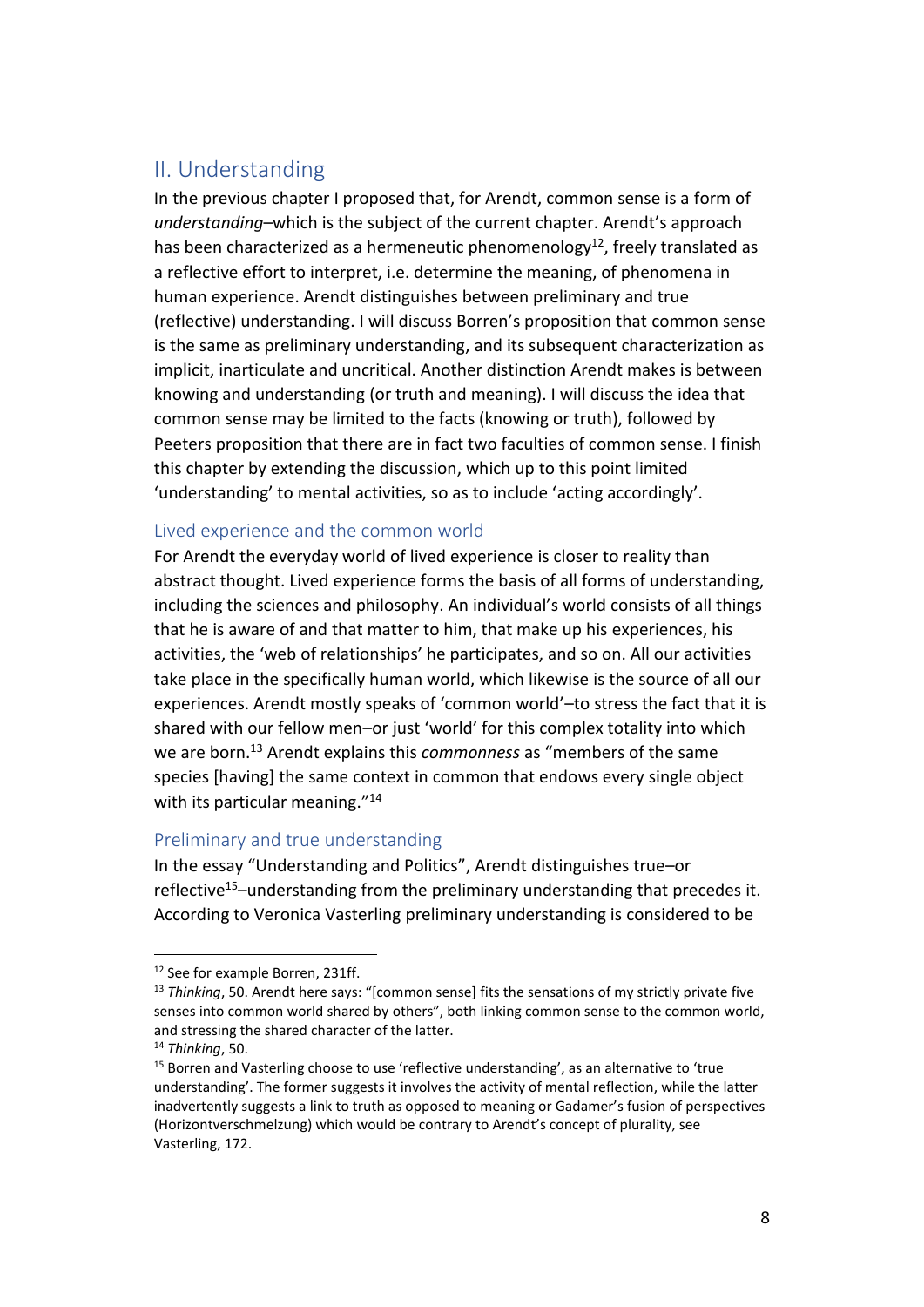Arendt's translation of the hermeneutic notion of *Vorverständnis* which refers to a person's familiarity with the world.<sup>16</sup> While understanding is impossible without relevant knowledge, "knowledge cannot proceed without a preliminary, inarticulate understanding."<sup>17</sup> Arendt illustrates this interrelation by describing the conception of totalitarianism:

> Preliminary understanding denounces totalitarianism as tyranny and has decided that our fight against it is a fight for freedom.<sup>18</sup>

This statement asserts that certain people have a 'preliminary understanding' which consists of a. having some form of acquaintance with it, either by experience or second hand, b. recognising totalitarianism as a form of tyranny, c. considering tyranny a threat to freedom, d. understanding that freedom is a precondition for human dignity, and e. human dignity being an invaluable good worth fighting for.

Such preliminary understanding, however confused or mistaken it may be, is much more decisive in terms of consequent actions, than any thorough analysis can possibly be. Arendt continues: "[this preliminary understanding] will certainly more effectively prevent people from joining a totalitarian movement than the most reliable information, the most perceptive political analysis, or the most comprehensive accumulated knowledge." <sup>19</sup> What kind of information, analysis, or knowledge is she talking about here, that needs to be distinguished from understanding? Probably the actual conditions of totalitarianism, the incarceration of the opposition, the repression of minorities. Al these things can and must be observed directly, counted as facts. Arendt's claims that "knowledge cannot proceed without a preliminary, inarticulate understanding". By this she means that, from the infinite amount of facts we could direct our attention to, our being affected by events determines which facts are decisive with regard to what is at stake.<sup>20</sup>

<sup>&</sup>lt;sup>16</sup> Veronica Vasterling, "The Hermeneutic Phenomenological approach to Plurality: Arendt, Habermas, Gadamer", in Gerrit Jan van der Heiden, ed. *Phenomenological Perspectives on Plurality,* Studies in Contemporary Phenomenology, Volume 12, (Leiden: Brill/Boston, 2015), 171. <sup>17</sup> "Understanding and Politics", 310.

 $18$  Ibid.

<sup>19</sup> Ibid, 311.

 $20$  Borren, 339, explains the concept of the opening of the hermeneutic circle as part of Arendt's hermeneutic phenomenology: "It is only when something unexpected happens, when things break down or when for other reasons our attention is awakened, that the automatic pilot of everyday, implicit understanding makes a place for the circle of explicit understanding or interpretation. Arendt emphasizes the essential role taste plays in eliciting our engagement and thus in triggering the hermeneutic process in the first place."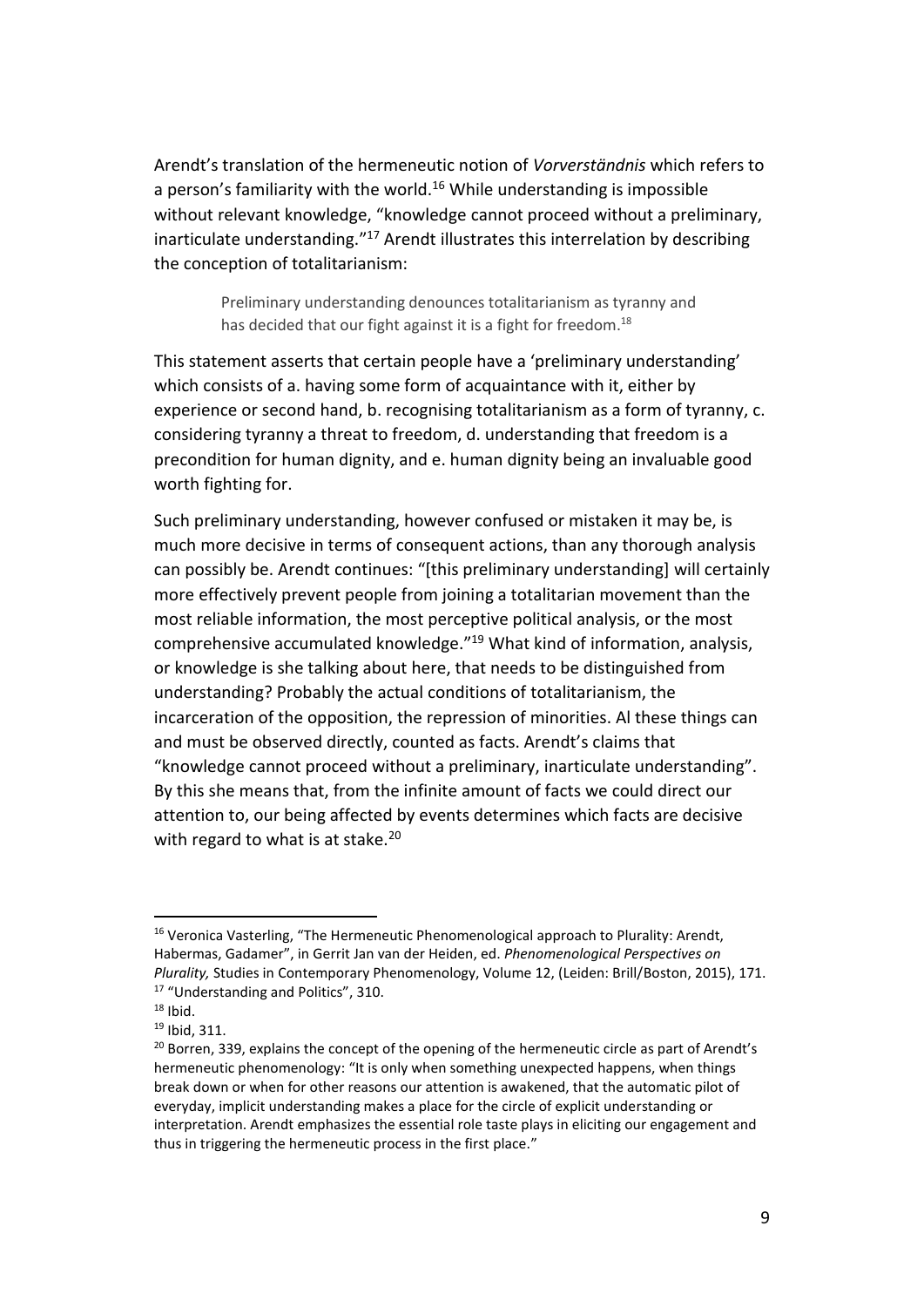Arendt argues that "[true] understanding is based on knowledge". As an example, with only superficial knowledge of the character of the Nazi regime one cannot justify the identification of a new form of government, totalitarian, distinct from the forms which were known already since the ancients: monarchical, republican, tyrannical, or despotic government. It was only by thorough analysis of the Nazi practices, that Arendt was able to see its characteristic mode of operation: how it used the situation of loss of common sense, caused by expropriation and the loss of public space of the masses, by replacing common sense with the super-sense of ideology, allowing people to comply to its demands and ignoring all known previous moral categories and standards. Such a reconceptualization by Arendt requires more than systematic retrieval of research data; it requires a perceptiveness or, as Kant would call it, judgement, or indeed "the so-called mother wit, the want of which no scholastic discipline can compensate." 21

#### <span id="page-9-0"></span>Is common sense the same as preliminary understanding?

Marieke Borren's primary source when discussing Arendt's notion of common sense in her paper "A Sense of the World: Hannah Arendt's Hermeneutic Phenomenology of Common Sense" is the essay "Understanding and Politics" just discussed*.* Borren maintains that Arendt describes common sense as "common, uncritical, inarticulate, or preliminary understanding."<sup>22</sup> According to Borren

> we always have an immediate, intuitive, implicit, and non-reflective understanding of the things, events, and other people in the world. Explicit, reflective understanding, including philosophical and scientific understanding, is rooted in this prior implicit understanding, i.e. in presuppositions, or, in hermeneutic terms, the 'fore-structure' of understanding. What explicit understanding does is to 'articulate and confirm what preliminary understanding … sensed to begin with' [quoting Arendt].<sup>23</sup>

Borren in addition uses the distinctions: implicit versus explicit and non-reflective versus reflective understanding, suggesting that the qualifiers either are synonyms or in practice strongly related: I assume Borren considers reflection to be a process by which understanding acquires verbal expression, thereby becoming explicit. Another related opposition, is popular versus scholarly understanding, which also appears in a footnote in Arendt's essay:

<sup>21</sup> Immanuel Kant, *Critique of Pure Reason*, http://www.philosophy-

index.com/kant/critique\_pure\_reason/i\_sf\_ii\_a.php.

<sup>22</sup> Borren, 239.

<sup>23</sup> Borren, 239.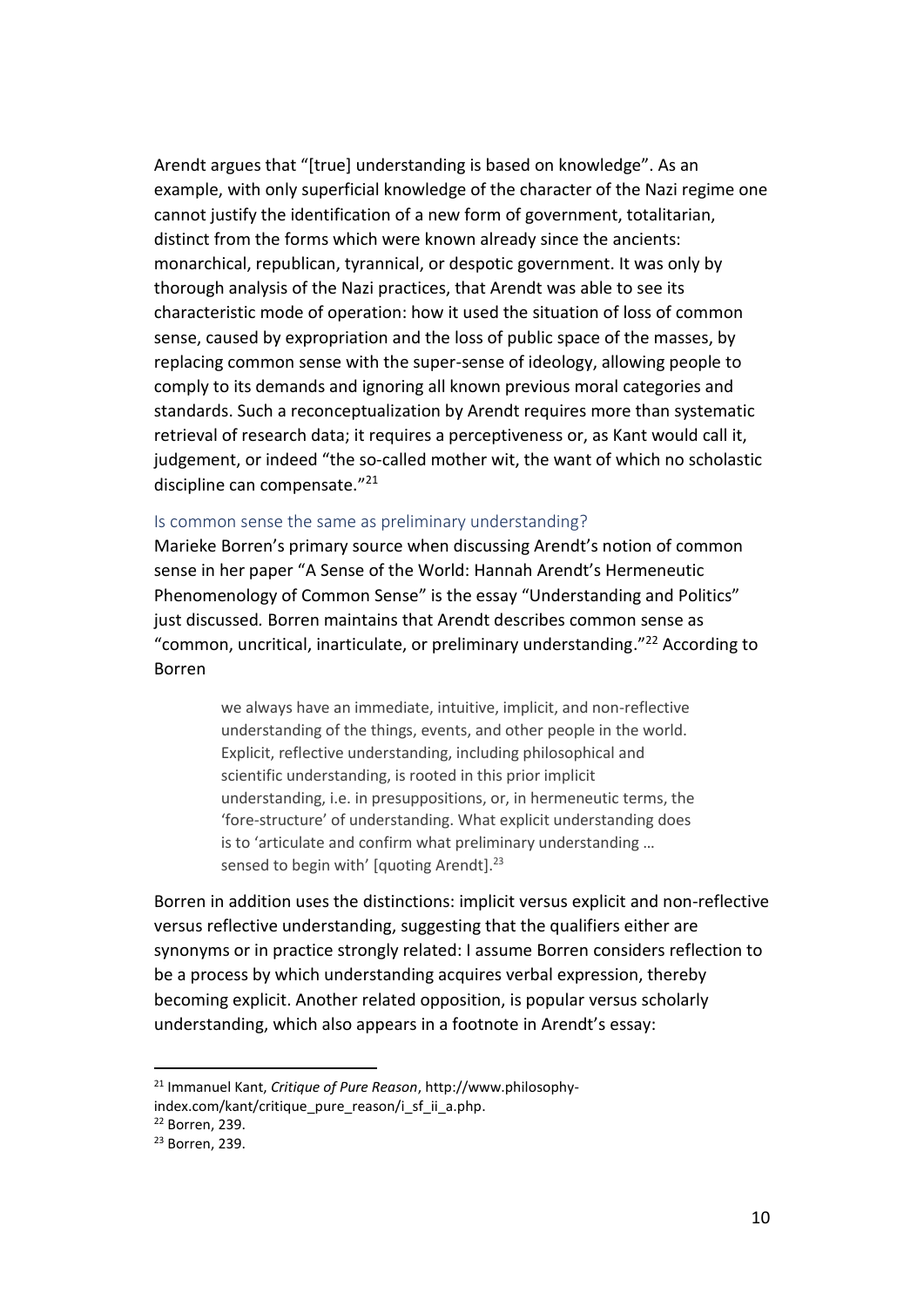The same need for orientation in a world changed through a new event that prompts popular understanding should also be the guide of true understanding, lest we lose ourselves in the labyrinths of facts and figures erected by the unquenchable curiosity of scholars. True understanding is distinguished from public opinion in both its popular and scientific forms only by its refusal to relinquish the original intuition.<sup>24</sup>

Here we see *popular understanding* used as yet another wording, or at least standing in, for the preliminary understanding. The first sentence of the footnote supports the notion that Arendt uses a hermeneutic perspective. In our quest for the meaning of common sense, it is worth noting a rather peculiar turn in the last sentence of the footnote where Arendt seems to think that *public opinion* can– but not necessarily does–differ from reflective (true) understanding. When it does, it differs to the extent that it has abandoned the preliminary understanding.

At first sight 'preliminary understanding' seems to be a somewhat more descriptive synonym for common sense. However, there are some objections to this view. First, in the pages referred to in the footnote which should provide evidence for the Borren's claim, $^{25}$  I did not find proof that Arendt considers them synonyms. Second, the essay "Understanding and Politics" is the only place I know of where Arendt uses the expression 'preliminary understanding'-while common sense and its synonyms are used all over her work. 'Preliminary understanding' does not even appear in *The Life of the Mind*, which would be a logical place to find it. Third, when one tries to substitute one for the other, the result looks rather queer, for example try substituting 'preliminary understanding' in the phrase: "Since the beginning of this century, the growth of meaninglessness has been accompanied by loss of common sense." <sup>26</sup> That doesn't sound right. Indeed, according to Veronica Vasterling, instead of being synonymous, preliminary understanding *relies on* common sense, the latter referring to "being inserted in the world, allowing for common spatial, temporal, and material reference points and parameters." <sup>27</sup> In defence of Borren's interpretation one could point to Arendt's informal style of writing. The general pattern seems to be that Arendt uses the synonym that best matches the argument she is making, that would most commonly appear in the specific context. When the context is realness, she will use sixth sense; when it is understanding versus knowledge, she will use 'preliminary understanding'; when

<sup>&</sup>lt;sup>24</sup> "Understanding and Politics", 325fn6.

<sup>25</sup> Borren, 310-7, note 70.

<sup>&</sup>lt;sup>26</sup> "Understanding and Politics", 314.

<sup>27</sup> Vasterling, 2011, 578.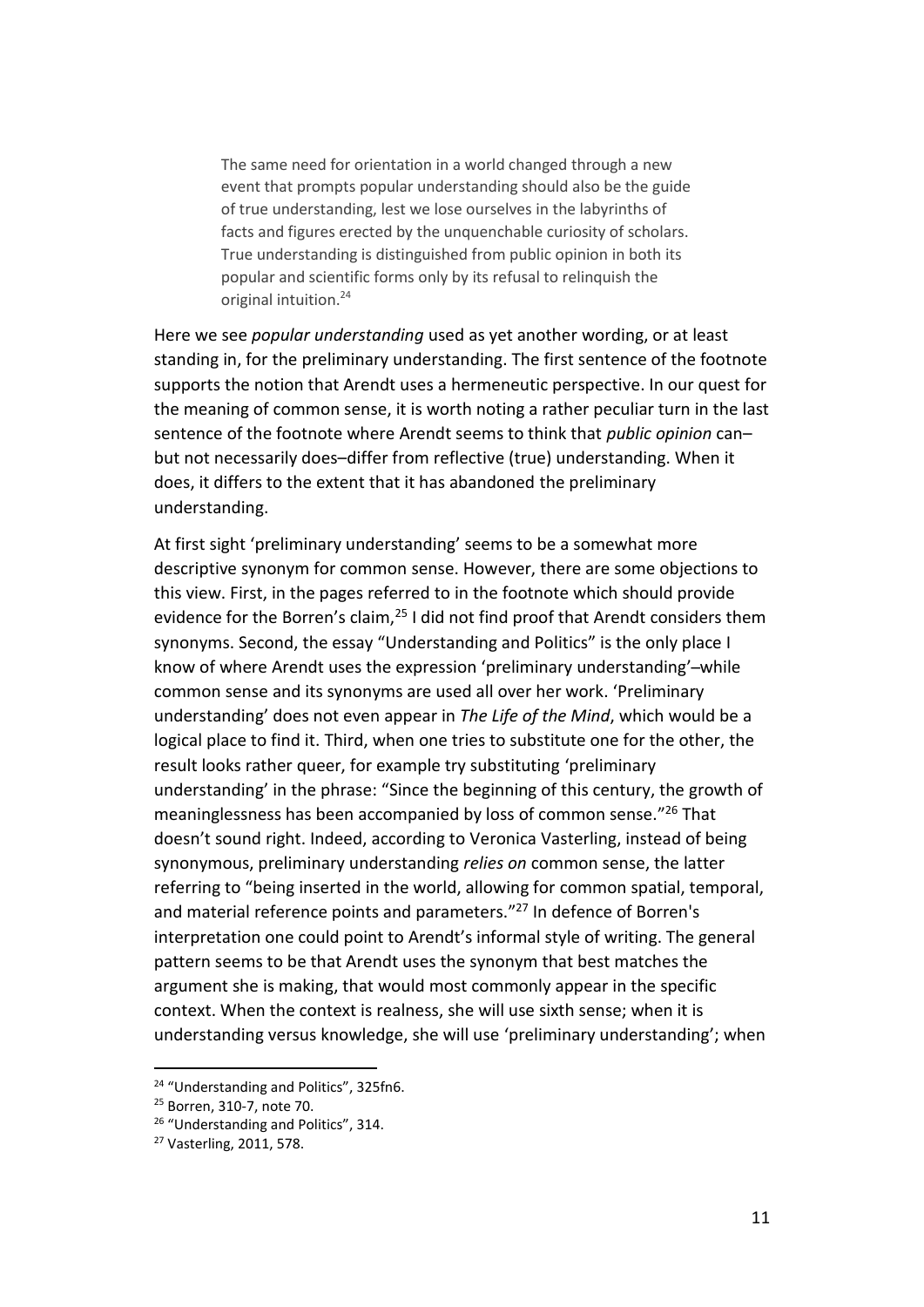it is Kant's idea of common sense, she'll go for 'sensus communis'; when used in the above quote where she speaks of "orientation in a world" she may use 'popular understanding', and so on. In all other cases, when stating what should be obvious, she uses 'common sense'. However, if this is the correct explanation, one would still expect to find it used in other places in her work, which, as said, is not the case.

#### <span id="page-11-0"></span>Popular language versus inarticulate and uncritical

Borren qualified common sense as inarticulate and uncritical. The following fragment raises doubts about this claim. Arendt writes:

> If, on the other hand, the scholar wants to transcend his own knowledge-and there is no other way to make knowledge meaningful except by transcending it-he must become very humble again and listen closely to the popular language*,* in which words like "totalitarianism" are daily used as political clichés and misused as catchwords, in order to re-establish contact between knowledge and understanding.<sup>28</sup>

Here Arendt warns us to "listen closely to the popular language", which gives us access to the preliminary understanding. Arendt concedes "it would of course lead us too far to try to distill, as it were, adequate concepts from the body of non-philosophical literature, from poetic, dramatic, historical, and political writings, whose articulation lifts experiences into a realm of splendor which is not the realm of conceptual thought."<sup>29</sup> The reference to popular language and the listing of common sense amongst songs, writings, etcetera makes one wonder whether, in what sense, and to what extent, common sense should be considered 'inarticulate'. In "Understanding and Politics" Arendt uses the word 'inarticulate' only once in the context of understanding: "knowledge cannot proceed without a preliminary, inarticulate understanding." Here the word 'inarticulate' is used to contrast it with the articulate, assumedly well-defined character of knowledge.<sup>30</sup> It is not easy to see how popular language might be considered 'inarticulate' in either meaning. The same applies if we consider

 $\overline{a}$ 

<sup>30</sup> OED defines 'articulate' as "consisting of distinct parts having each a definite meaning." "articulate, adj. and n.", OED Online. March 2019. Oxford University Press.

<sup>&</sup>lt;sup>28</sup> Arendt, "Understanding and Politics", 311.

<sup>29</sup> Arendt, *Between Past and Future*: Eight Exercises in Political Thought,164.

http://www.oed.com.ru.idm.oclc.org/view/Entry/11189?rskey=EhAgAU&result=1&isAdvanced=f alse (accessed March 21, 2019). The other meaning Arendt gives to inarticulate is 'without expressing itself or making itself heard', but that would not make sense in combination with 'popular language'. In *The Life of the Mind* she does not use 'inarticulate' at all, (except in two cases that concern sound).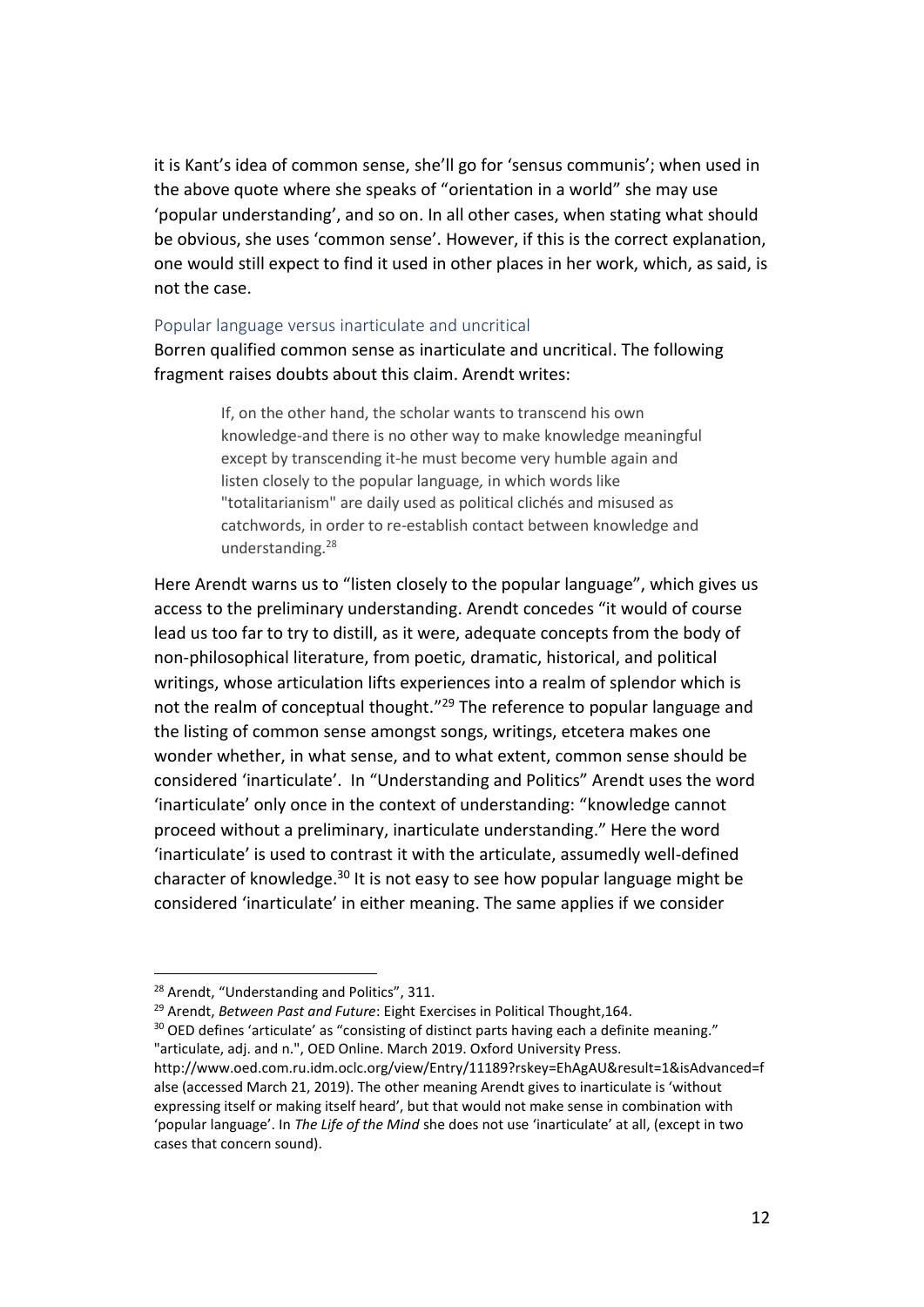common sense as preliminary understanding voiced in popular language. Does not popular language voice, express and articulate preliminary understanding?

Another qualification of common sense that Borren points to is its being 'uncritical'. Arendt herself uses this term seldomly, but when she does, she uses it in two ways: as being not important, or showing lack of criticism or critical exactness<sup>31</sup>. The former use is probably not intended here: I imagine all kinds of critical common sense expressions by the population regarding the king of France and his entourage at the time of the French revolution. The latter use obviously is the most appropriate one in our context, for example Arendt writes: "The sciences can only illuminate, but neither prove nor disprove, the uncritical preliminary understanding from which they start." <sup>32</sup> But now 'uncritical' and 'inarticulate' seem to mean more-or-less the same: 'lacking scientific formality'.

Finally, the qualifier 'common'. Snir explains Arendt's multiple uses of this: "the 'sixth sense' should thus be understood as a common sense, not only because it is the common root of the five senses, and not only because it is a capacity that we all share, but primarily because it "fits us into, and thereby makes possible, a common world." <sup>33</sup> However, I would argue both the *us* in "fits us" and the concept of "common world" are vulnerable to critique when one considers the significant differences between individuals in their experiences, in their education, social and cultural background, in their temperament, etcetera.

The discussion so far shows that describing common sense as "common, uncritical, inarticulate, or preliminary understanding", has its limitations: it makes matters insufficiently clear, even if we extend the description with "of the lifeworld". First, it does not specify what is included in common sense and what not; second, the qualifiers are ambiguous and debatable; finally, it does not help to explain how one can lose common sense if it simply reflects the lifeworld. If the latter were the case all perception or experience of reality, of the lifeworld, would automatically be 'common sense', irrespective of the way things are going. That would make the loss of common sense, a major theme in Arendt's diagnosis of the human condition, impossible by definition.

<sup>&</sup>lt;sup>31</sup> "un<sup>'</sup>critical, adj.". OED Online. March 2019. Oxford University Press.

http://www.oed.com.ru.idm.oclc.org/view/Entry/211046?redirectedFrom=uncritical (accessed March 24, 2019).

<sup>32</sup> Arendt, "Understanding and Politics", *311.*

<sup>33</sup> Snir, 344.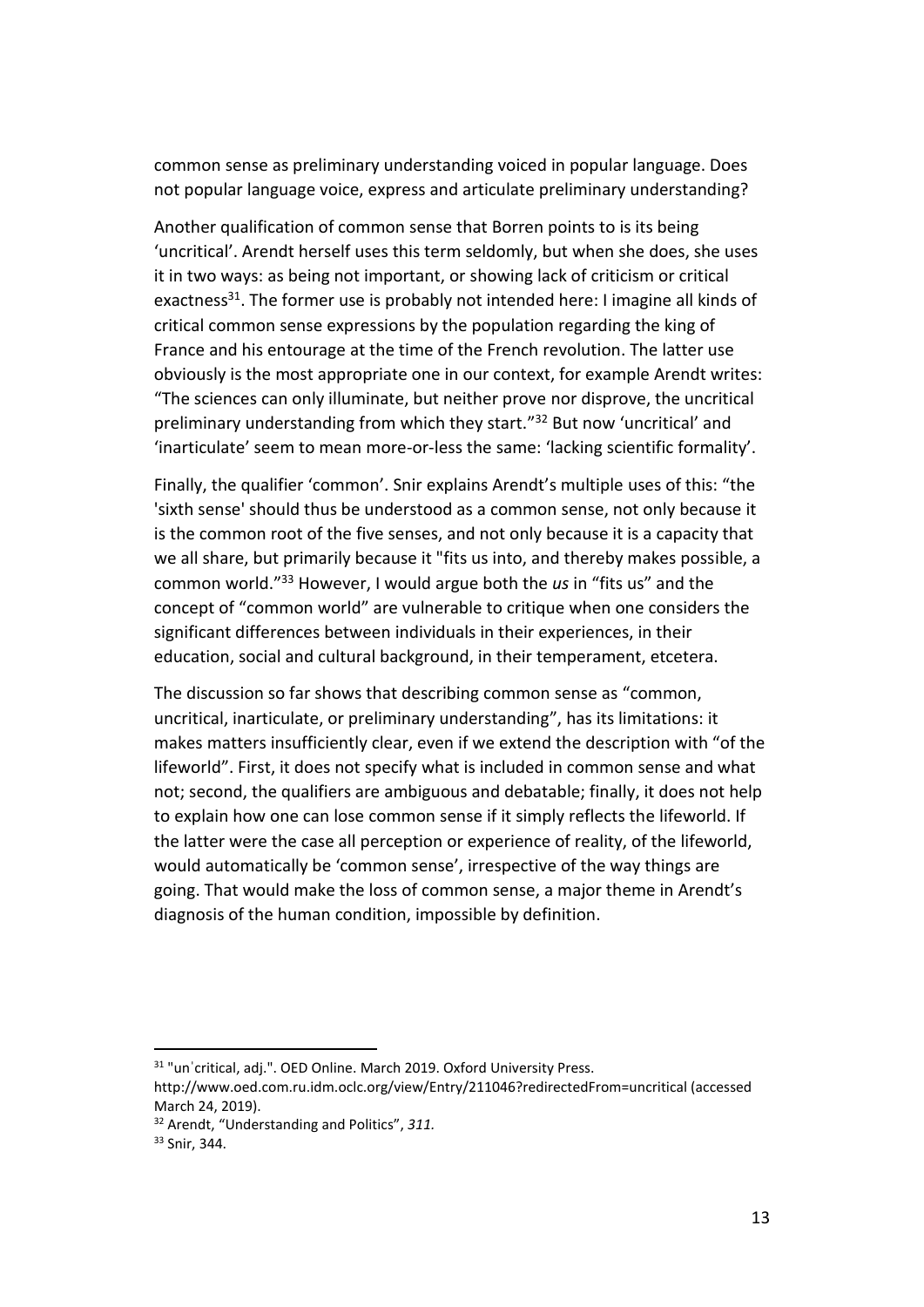#### <span id="page-13-0"></span>Knowing and understanding; truth and meaning

Following Kant, Arendt argues that knowing and understanding are not the same.<sup>34</sup> Both involve a search or quest; they start with a form of involvement, a question. However, the origin, the character and results of the quest for knowledge and the quest for understanding, are fundamentally different. The *thirst for knowledge* originates in "our curiosity about the world, our desire to investigate whatever is given to our sensory apparatus. […] The questions raised by the desire to know are in principle all answerable by common-sense experience and reasoning" "and the refinement of it we call science." "What science and the quest for knowledge are after is irrefutable truth, that is, propositions human beings are not free to reject—they are compelling." According to Arendt, "science's basic goal [is] to see and to know the world as it is given to the senses" and "its concept of truth is derived from the commonsense experience of irrefutable evidence"<sup>35</sup>

In contradistinction, Arendt describes reflective–as opposed to preliminary– *understanding* as following "reason's [urgent] need"<sup>36</sup> and a "quest for meaning". It concerns "the metaphysical questions that philosophy took as its special topics". "It is in no way different from men's need to tell the story of some happening they witnessed, or to write poems about it."<sup>37</sup> Parekh explains the quest for meaning in moral terms as "ultimately a desire to know what is worth doing or approving, what form of life is worth living, what kind of behavior is worthy of a human being, and why."<sup>38</sup> These questions "arise out of ordinary common-sense experiences"<sup>39</sup>, by which Arendt means experiences which are public in character and generally acknowledged. Neither common sense nor science can answer these questions.

#### <span id="page-13-1"></span>Is common sense only concerned with 'truth', not meaning?

In the previous section I introduced Arendt's (Kant's) distinction between two different mental activities, knowing and understanding, the first oriented to truth, and the second to meaning. In the next section I will evaluate Peeters argument for the need to distinguish correspondingly two faculties of common

<sup>34</sup> In *Life of the mind*, page 14, Arendt writes "Crucial for our enterprise is Kant's distinction between *Vernunft* and *Verstand*, "reason" and "intellect"." She explicitly refers to 'understanding' as *verstehen* and rejects the standard English translation of the Kantian notion of *Verstand* as understanding.

<sup>35</sup> *Thinking, 58.*

 $36$  Arendt writes: "To the question What makes us think? there is ultimately no answer other than what Kant called "reason's need," the inner impulse of that faculty to actualize itself in speculation." *The Life of the Mind, 65.*

<sup>37</sup> *Thinking, 78.*

<sup>38</sup> Parekh, 61.

<sup>39</sup> *Thinking, 78.*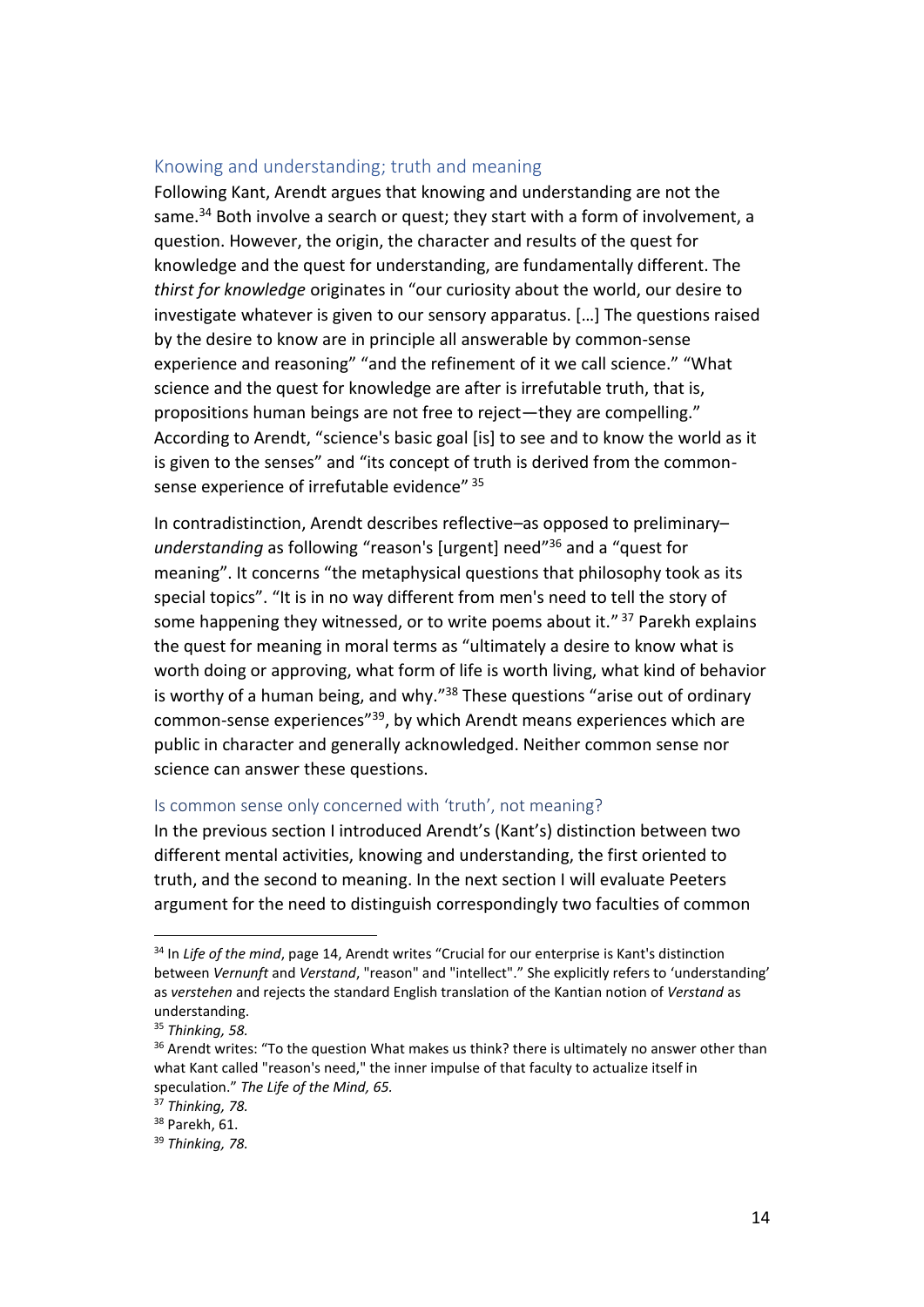sense. Here I investigate whether it is correct to consider common sense as to be only concerned with truth–and not meaning.

The first reason to consider this is that Arendt repeatedly qualifies science as an "prolongation"<sup>40</sup> or "refinement"<sup>41</sup> of common sense. If we consider science to be involved with knowing and truth, would that than not apply to its origin? Also, Arendt posits that

> the quest for meaning is "meaningless" to common sense and common-sense reasoning because it is the sixth sense's function to fit us into the world of appearances and make us at home in the world given by our five senses; there we are and no questions asked. 42

Can we decide from this quote that common sense specifically concerns the factual ("world given by our five senses") and excludes the evaluative elements which are involved in meaning ("the quest for meaning is "meaningless" to common sense")? I would argue this is not so. Against the first argument–science is refinement of common sense, science is about knowing, so is common sense– I would argue that meaning is more original to man than science. Science and knowing are secondary to it, are derivative. Arendt says:

> By posing the unanswerable questions of meaning, men establish themselves as question-asking beings. $43$

The second argument, "the quest for meaning is "meaningless" to common sense", is not directed at the mental activity of understanding, which always is engaged with the world of appearances. Instead, it is directed at the activity of thinking, with at the high end of the spectrum philosophy. It is because of man's engagement with the world of appearances that Arendt writes "man's need to reflect encompasses nearly everything that happens to him, things he knows as well as things he can never know."<sup>44</sup> Even though she distinguishes truth and meaning, she does "not wish to deny that thinking's quest for meaning and knowledge's quest for truth are connected." <sup>45</sup> When 'death' is ruminated, this certainly concerns a fact of life, and thoughts will go to our lost ones, and here we already move over the 'line' into what loss means, what the prospect of death means to me, and so on.

<sup>40</sup> *Thinking, 54.*

<sup>41</sup> *Thinking, 58.*

<sup>42</sup> *Thinking, 59.*

<sup>43</sup> *Thinking, 62.*

<sup>44</sup> *Thinking, 14.*

<sup>45</sup> *Thinking, 61.*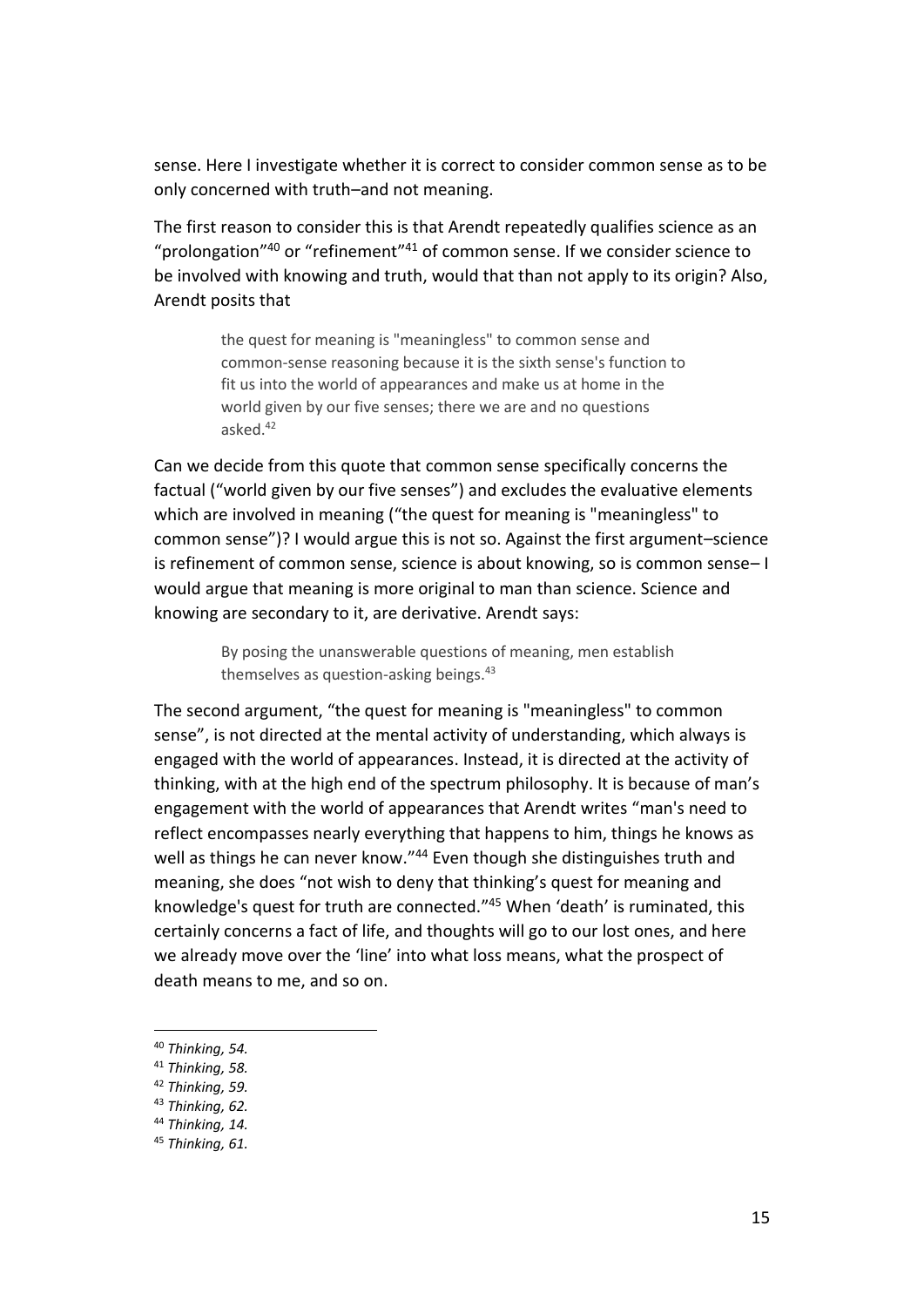Behind all the cognitive questions [e.g. is there a cure for cancer?] for which men find answers, there lurk the unanswerable ones that seem entirely idle and have always been denounced as such.<sup>46</sup>

Meaning is simply part-and-parcel of human reality. Common sense will have to acknowledge this fact to be able "to fit us into the [human] world" "and make us at home". With the quote just discussed Arendt wants to make the point which she makes more often, that any speculative effort–be it philosophical or scientific–should eventually return home to the observable world–lest it become a "playing of the mind with itself"<sup>47</sup>.

#### <span id="page-15-0"></span>Are there two faculties of common sense?

Following Arendt's distinction between truth and meaning, Remi Peeters, in two papers "Truth, Meaning and the Common World: The Significance and Meaning of Common Sense in Hanna Arendt's Thought" (part I and II), has argued that Arendt refers to "two related, yet different 'faculties', common sense as a cognitive faculty [for truth] on the one hand and common sense as a faculty of judgment [for meaning] on the other."<sup>48</sup> The first he identifies with the "sixth sense" or *le bon sens*, the second with the term "community sense". Peeters argues "It is not thinking, with its search for meaning, but our common sense [the sixth sense] that warrants the revelation of truth and with it the possibility of (scientific) knowledge." He adds "because truth compels the mind and precludes debate, Arendt distinguishes it sharply from opinion, which is never self-evident." Borren, in agreement with Peeters, finds that "Arendt sometimes suggests the terms 'common sense' ('sound human reason', *gesunder Menschenverstand, le bon sens*) and *sensus communis* ('community sense', *Gemeinsinn*) refer to different phenomena or faculties." "However, [contra Peeters] she never explains what exactly this difference pertains to and most of the she time does not make a distinction at all, simply calling it 'common sense', and uses the two notions interchangeably." Borren concludes that the different wordings "have the same referent, though putting a somewhat different emphasis." <sup>49</sup> In the previous section I argued that meaning is part-and-parcel of reality, as are matters of fact. My thesis is that it is not the orientation towards an object–truth or meaning (Peeters)–nor the faculty, 'mental organ' or 'mental activity' (knowing, thinking, judging) that determines common sense, but its

<sup>46</sup> *Thinking, 62.* Example mine.

<sup>47</sup> *The Human Condition,* 284.

<sup>&</sup>lt;sup>48</sup> Peeters, "Truth, Meaning and the Common World: The Significance and Meaning of Common Sense in Hannah Arendt's Thought - Part One".

<sup>49</sup> Borren, 251 fn. 58.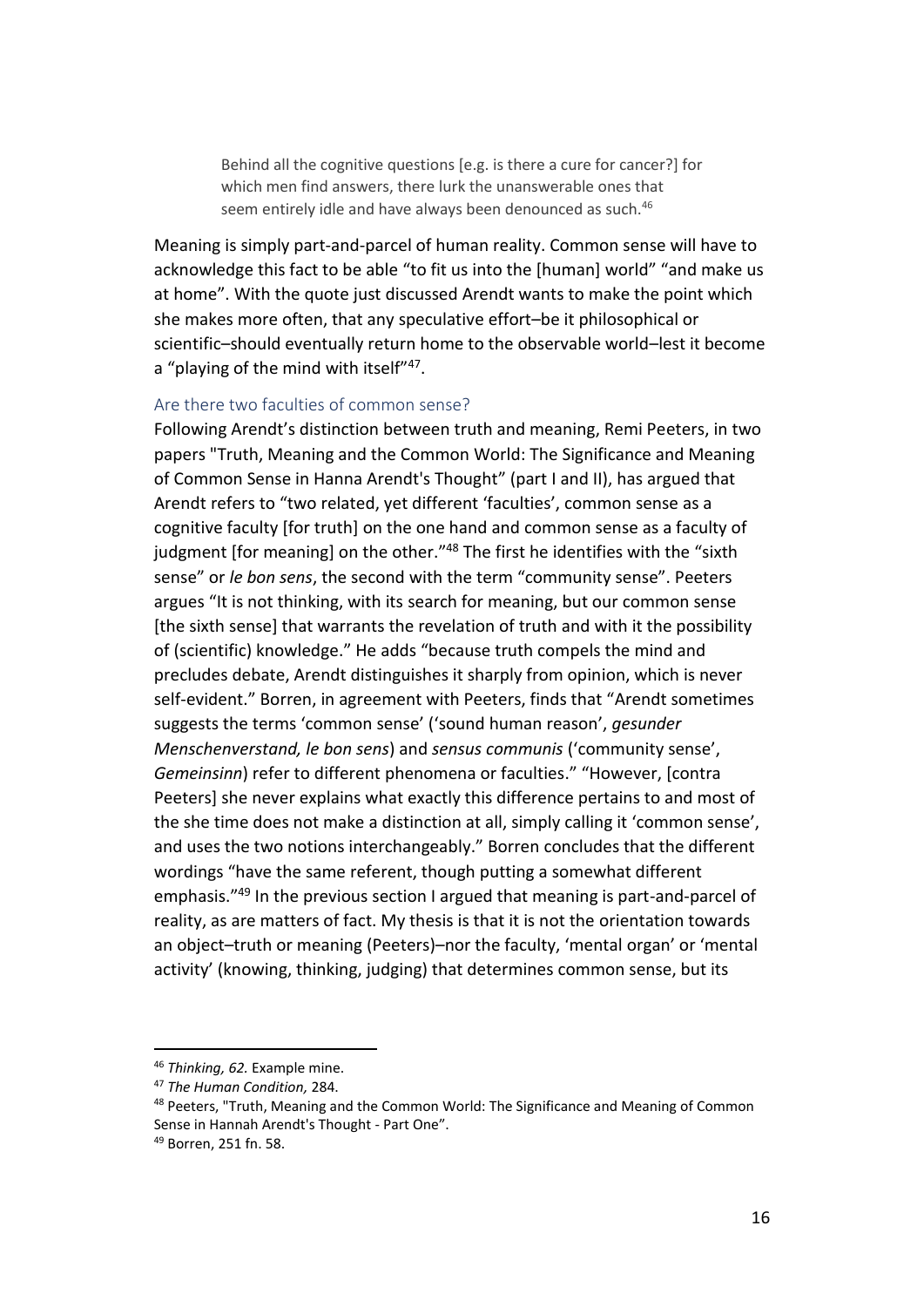linking to the world of appearances by means of plurality and communication–as I elaborate in the sections to come.

## <span id="page-16-0"></span>Perceiving, understanding … and acting?

Arendt once described common sense as 'our mental organ for perceiving, understanding, and dealing with reality and factuality.' <sup>50</sup> This suggests that, in addition to its world-disclosing function (perceiving, understanding), it also involves *acting* accordingly–what else could Arendt mean by 'dealing with reality and factuality'? Is it not common sense to put one's arm around the shoulder of someone in deep grief?<sup>51</sup> In *The Origins of Totalitarianism,* Arendt writes that the inhabitant of Hitler's Third Reich "had to develop a kind of sixth sense to know at a given moment whom to obey and whom to disregard."<sup>52</sup> Would it make sense not to *act* accordingly? Another confirmation of the appropriateness of allowing action to be included in understanding can be found in "Understanding and Politics"*:*

> As such, understanding is a strange enterprise. In the end, it may do no more than articulate and confirm what preliminary understanding, *which always consciously or unconsciously is directly*  engaged in action, sensed to begin with.<sup>53</sup>

Here we can see Arendt linking action to preliminary understanding, always!

#### <span id="page-16-1"></span>**Conclusion**

 $\overline{a}$ 

Different views on the meaning of the word 'understanding' in the context of Arendt's notion of common sense have been taken in consideration. These views have reflected observations and distinctions found in Arendt's work. However, the scholars presenting their interpretation did not give sufficient evidence for using distinctions to decide on a definite delineation Arendt's notion of common: I do not think (contra Borren) that 'common sense' is 'preliminary understanding', nor that it necessarily 'uncritical', 'inarticulate', or implicit. I do not believe common sense is specifically concerned with truth, as opposed to meaning, or the other way around. Nor do I think it is correct to allow for two separate faculties of common sense (contra Peeters). I tend to interpret 'understanding' for our purpose in its broadest sense: preliminary *and* reflective, concerning truth *and* meaning, including perception *and* even acting.

<sup>50</sup> Hannah Arendt, "On Violence," in *Crises of the Republic* (New York: Harcourt, 1972), 110.

<sup>&</sup>lt;sup>51</sup> Yes, the proverbial understanding arm.

<sup>52</sup> *The Origins of Totalitarianism, 399.*

<sup>53</sup> "Understanding and Politics"*,* 322. Italics added.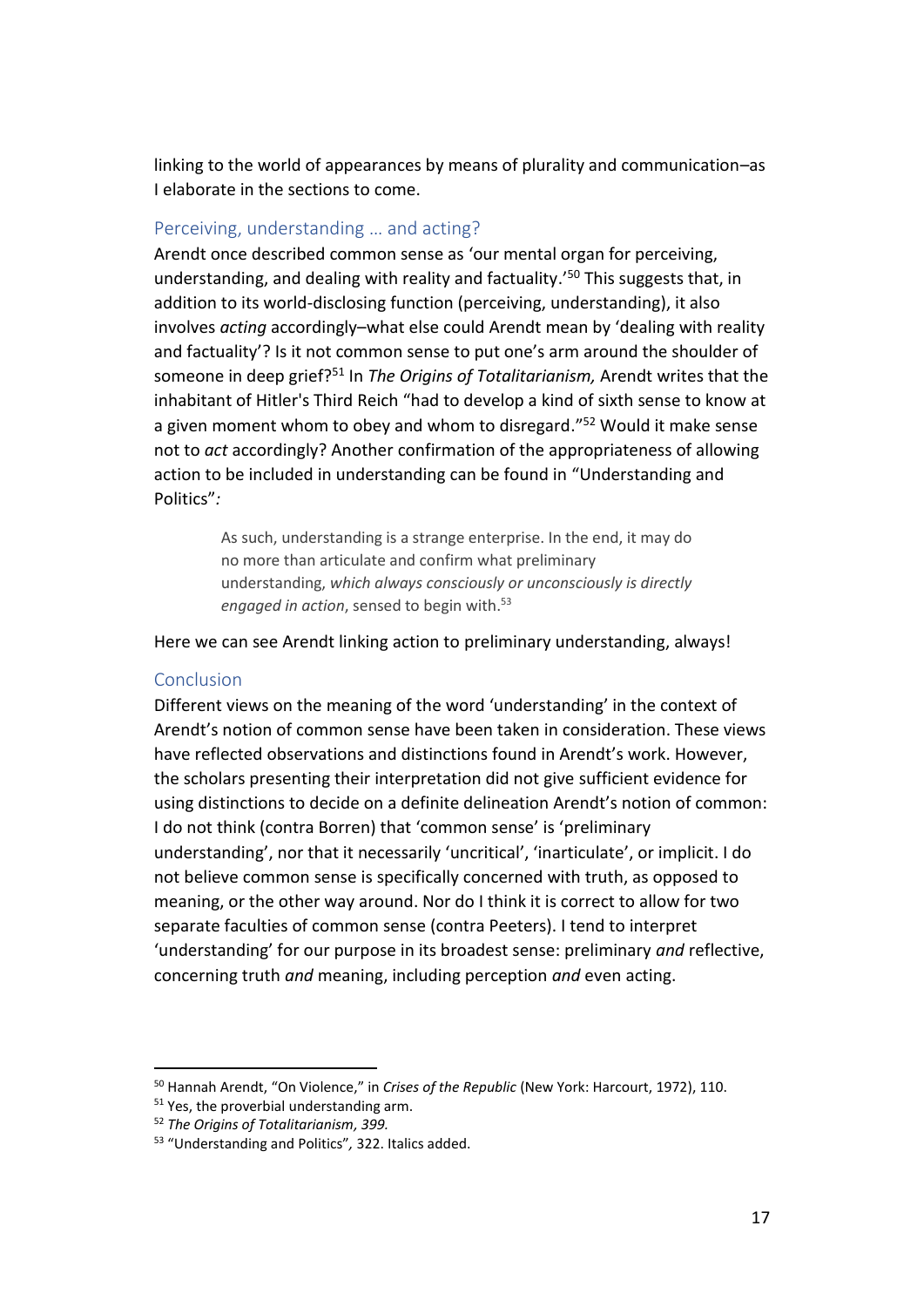## <span id="page-17-0"></span>III. Human reality or the common world

In my proposed interpretation of Arendt's notion of common sense, I refer to it as an understanding of *human reality*. In the previous section I discussed understanding, now I will turn to Arendt's view that, instead of looking for essences and underlying principles, our attention should be directed at the experience of phenomena. As we will see, according to Arendt we live in a world of appearances, and appearing is existing. In the last section we will see that, with Arendt, the Greek *polis* is paradigmatic for a space which allows human beings to appear to each other, to create a common and intersubjective world and thus to have a common life of speech and action.

## <span id="page-17-1"></span>A world of appearances

In *Thinking*, Arendt strongly objects to the classical distinction between (true) Being, and (mere or illusory) appearance, which she calls the two-worlds metaphysical fallacy and which she ascribes to Plato: the distinction between a true world, the world of ideas only accessible to philosophers, and the illusory world of common man.<sup>54</sup> According to Arendt *"Being and Appearing coincide."*<sup>55</sup>Arendt stresses the artificial character of Being as a 'thought-thing.' She draws attention to the feeling of realness that accompanies experience:

> Being, since Parmenides the highest concept of Western philosophy, is a thought-thing that we do not expect to be perceived by the senses or to cause a sensation, whereas realness is akin to sensation; a feeling of realness (or irreality) actually accompanies all the sensations of my senses, which without it would not make "sense."<sup>56</sup>

## Arendt argues for the 'primacy of appearance', being *is* appearing, what does not appear does not exist:

The primacy of appearance is a fact of everyday life which neither the scientist nor the philosopher can ever escape, to which they must always return from their laboratories and studies, and which shows its strength by never being in the least changed or deflected by whatever they may have discovered when they withdrew from it. "Thus the 'strange' notions of the new physics . . . [surprise] common sense . . . without changing anything of its categories."<sup>57</sup>

Arendt makes two observations. First, she notes that all justifications in the natural sciences have to be grounded in sense perceptions, either directly or

<sup>54</sup> *Thinking, 23f, 42.*

<sup>55</sup> *Thinking, 19.*

<sup>56</sup> *Thinking, 51.*

<sup>57</sup> *Thinking, 24.* Arendt is quoting Merleau-Ponty, *The Visible and the Invisible*.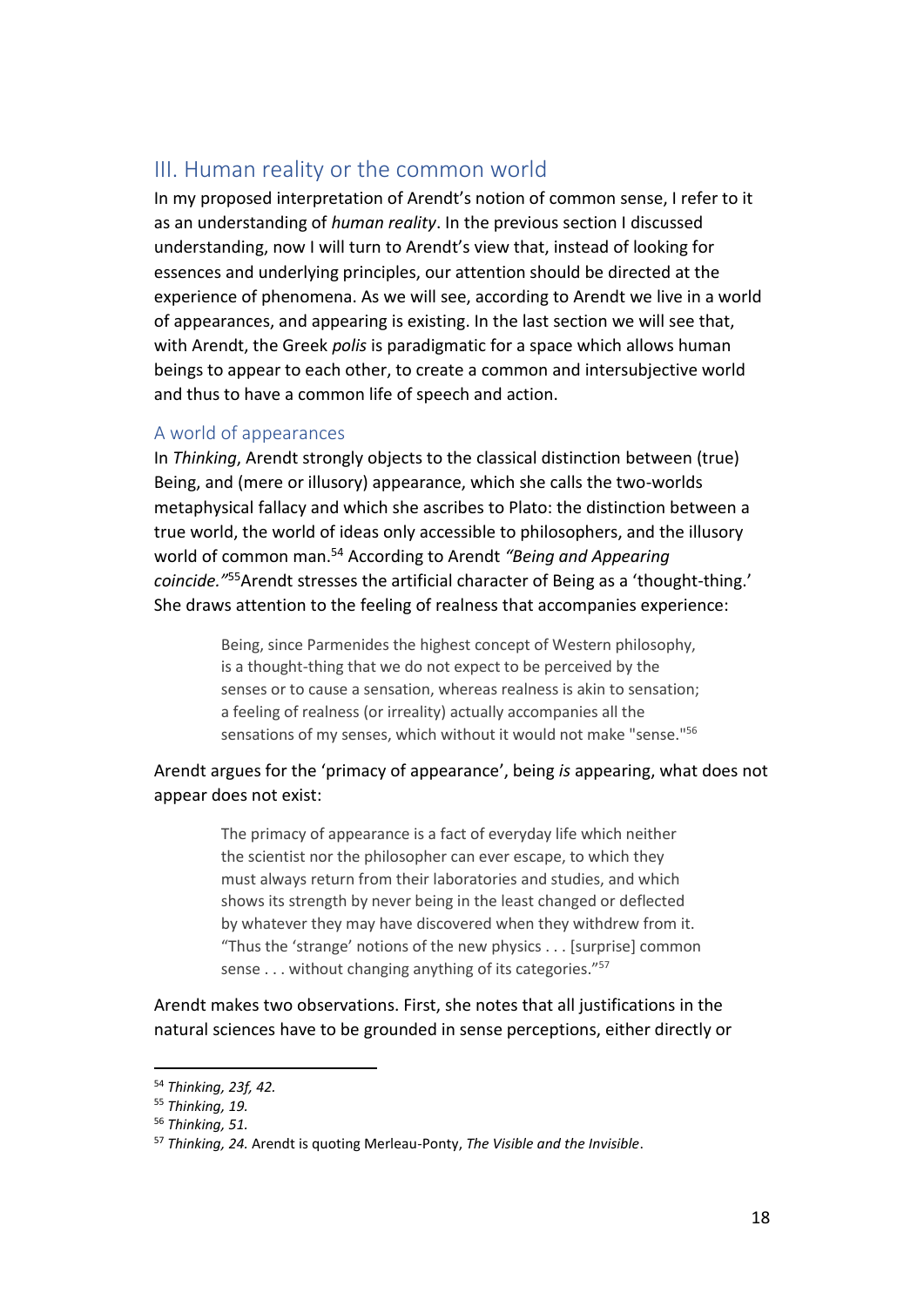indirectly using instruments whose readings ultimately also are read using senses. Second, the new notions, such as in physics atoms or mass or law of gravitation, or, as an example in psychology, the so called mirror neurons or different areas in the brain, don't replace our common sense (lifeworld) categories, such as objects with their weight or people feeling empathy or having difficulty with planning. Using Arendt's example, we keep living in a world in which "the sun rises in the morning and sets in the evening,"<sup>58</sup> despite our knowledge that the earth turns around the sun.

According to Arendt appearances then are the primary constituents of human reality-and probably of the reality of most higher animal life forms. Arendt defines 'appearance' as "something that is being seen and heard by others as well as by ourselves."<sup>59</sup> The entities and organisms of which human reality consists are all capable of being perceived by the senses. For something to be considered an appearance requires that it can be "seen and heard by others". But what is included in the concept of appearance? Parekh lists "Trees, rivers, mountains, animals, or humans" <sup>60</sup>, or the so-called 'natural kinds.'<sup>61</sup> According to Borren, the phenomenological tradition prescribes a much broader interpretation: "'objects' are always things, events, etc." <sup>62</sup> This would allow something like a 'war' also to be an appearance: you can see the destruction, you can hear bombs exploding. Following this broader interpretation, the human or 'common world' is stuffed with manifold appearances: people, houses, other animals, waiting time, arguments with friends and neighbours, wars, weight, books on history and so on. What appears can be both material and immaterial. The most basic characteristic of human life is his being-between-men (*inter homines esse*) <sup>63</sup>–that is what makes him a political being. When we evaluate our life, or tell stories about the lives of others, a major concern is with the 'web of relationships<sup>'64</sup> of which the actor is a member. Such 'objects' are highly intangible and we consequently depend to a large extent on the opinions of

 $\overline{a}$ 

 $61$  "Scientific disciplines frequently divide the particulars they study into kinds and theorize about those kinds. To say that a kind is natural is to say that it corresponds to a grouping that reflects the structure of the natural world rather than the interests and actions of human beings." Alexander Bird and Emma Tobin, "Natural Kinds", *The Stanford Encyclopedia of Philosophy*  (Spring 2018 Edition), Edward N. Zalta (ed.), URL =

<https://plato.stanford.edu/archives/spr2018/entries/natural-kinds/>.

<sup>58</sup> *Thinking, 53.*

<sup>59</sup> *The Human Condition, 49.*

<sup>60</sup> Parekh, 84.

<sup>62</sup> Borren, 234.

<sup>63</sup> *The Human Condition, 7.*

<sup>64</sup> *The Human Condition, 181f.*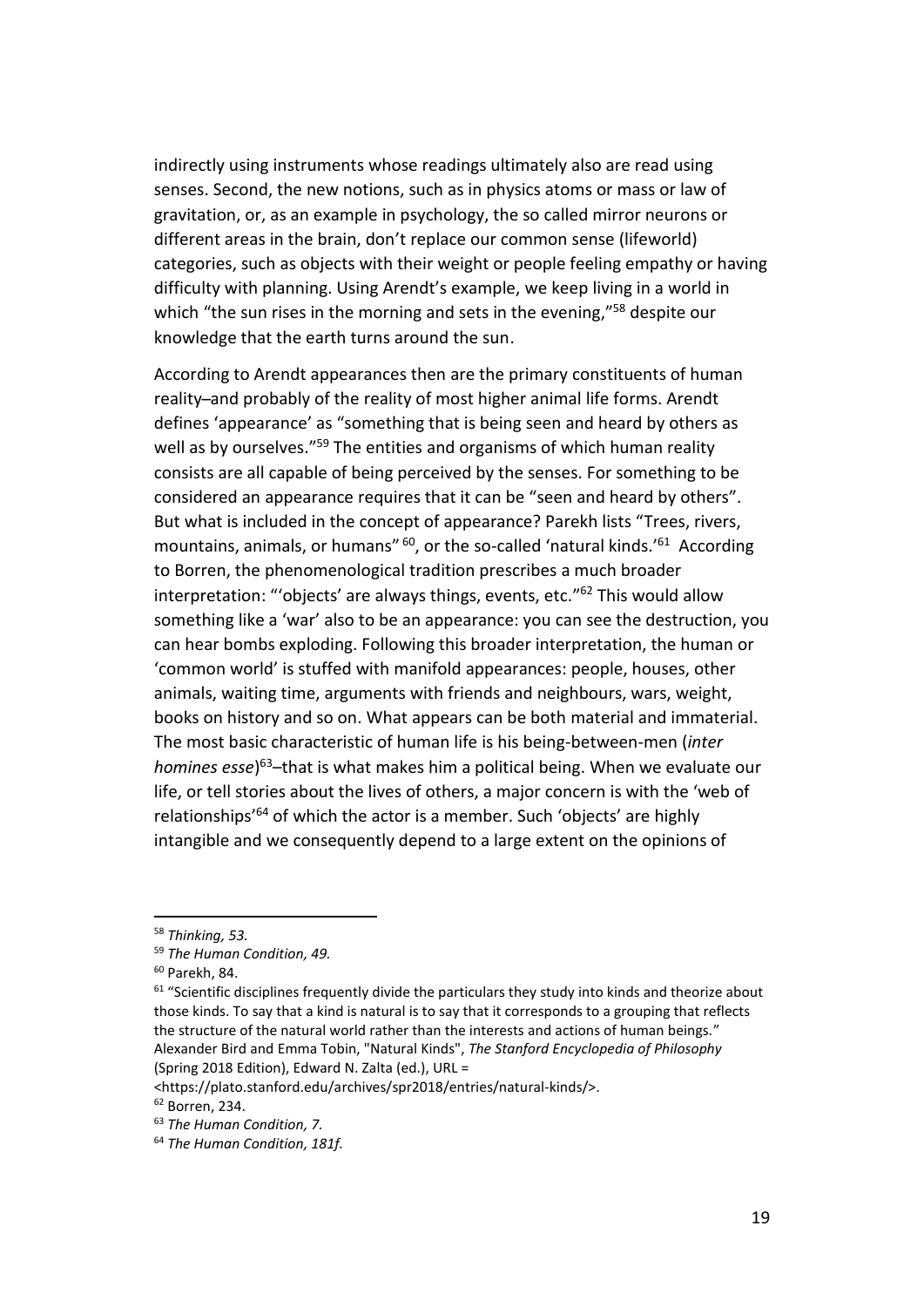others to determine our own understanding. This 'intersubjective confirmation' will be discussed under the heading of 'plurality of human individuals'.

In Arendt's view, the world of appearances conditions not only man's physical appearance and the structure, shape and modes of operation of his physical senses, but also the structures of his mind, his sense of reality and mode of acquiring knowledge.<sup>65</sup> Arendt writes: "Common sense ... and the feeling of realness belong to our biological apparatus."<sup>66</sup> Parekh explains: "appearing entities have definite shapes, sizes and forms. They impress themselves upon consciousness and attract our attention by means of these. Accordingly, we recognize, identify, remember and recall them by their sensually perceptible qualities. […] Since in the world of appearances we are accustomed to dealing with relatively distinct, distinguishable and stable entities, we lose our bearings and feel disorientated when confronted with entities lacking form."67

According to Arendt, a requirement for an appearance to be acknowledged is that it must stand still and remain the same sufficiently long:

> Reality in a world of appearances is first of all characterized by "standing still and remaining" the same long enough to be an *object* for acknowledgement and recognition by a subject. $68$

A consequence of this requirement is that we have trouble getting a grip on the phenomena of our psychic life which Arendt characterizes as an unending stream of moods and emotions which succeed and dissolve into each other with incredible rapidity and which lack the chief *worldly property* of 'standing still and remaining.'<sup>69</sup> Moods and emotions never stay the same long enough for us to identify them. Arendt writes: "it is misleading to speak even of inner "appearances"; all we know are inner sensations whose relentless succession prevents any of them from assuming a lasting, identifiable shape." <sup>70</sup> Often our very awareness of them intensifies or weakens them and changes their character. In Arendt's view, this is one of the reasons why we cannot identify with any degree of accuracy the motives of our actions and the states of our minds, and why the human heart is universally acknowledged to be a 'dark' place.<sup>71</sup>

j

<sup>65</sup> Parekh, 84.

<sup>66</sup> *Thinking, 52.*

<sup>67</sup> Parekh, 85.

<sup>68</sup> *Thinking, 45.*

<sup>69</sup> *Thinking, 40.*

<sup>70</sup> *Thinking, 39.*

<sup>71</sup> *The Human Condition, 244 and* Parekh, 85.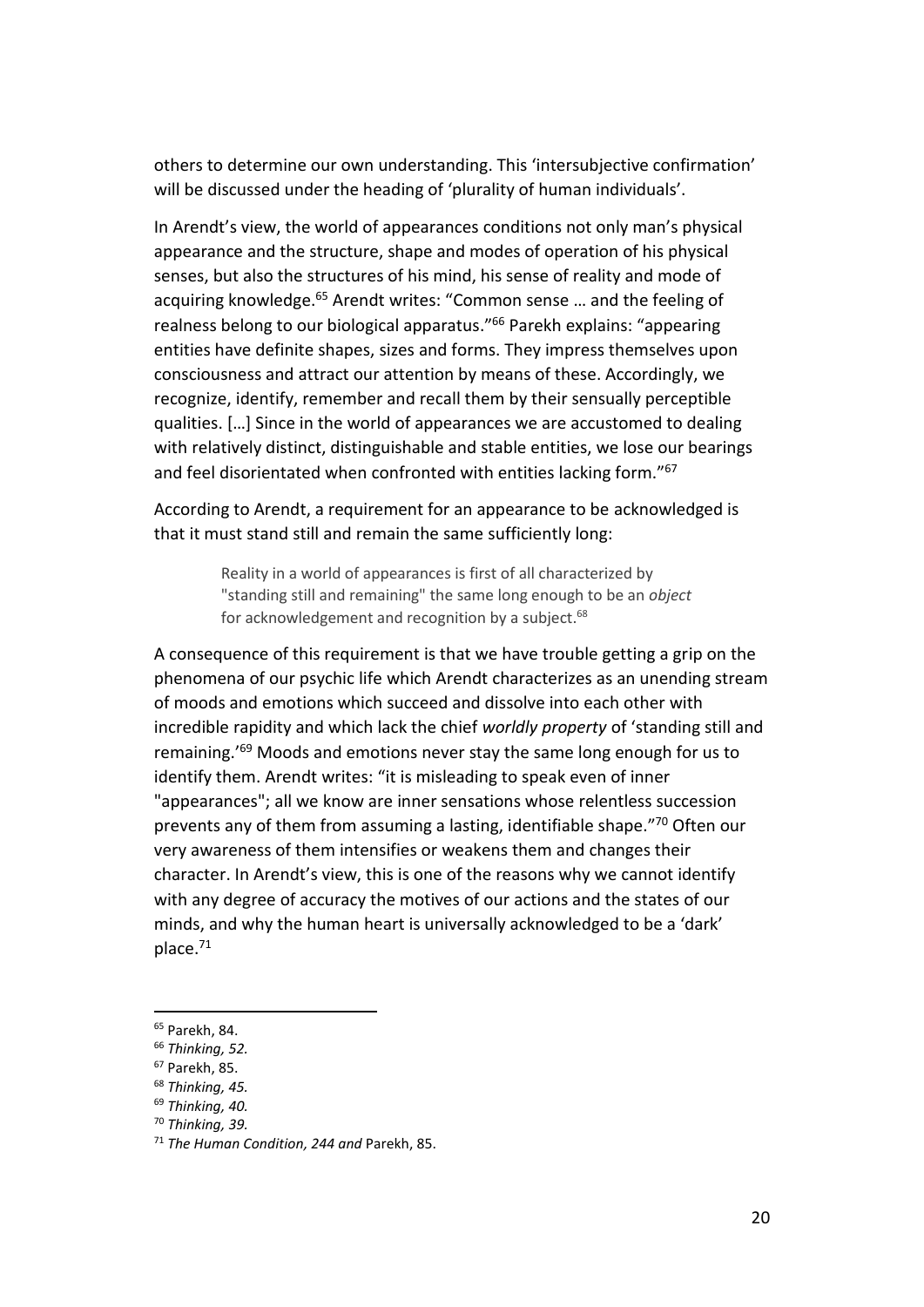#### <span id="page-20-0"></span>The polis – the common space of appearance

Ancient Athens is Arendt's model<sup>72</sup> for the space of appearance and a society of 'speech and action.' The polis which was instituted after the Trojan wars, "physically secured by the wall around the city and physiognomically guaranteed by its laws":

> The *polis*, properly speaking, is not the city-state in its physical location; it is the organization of the people as it arises out of acting and speaking together, and its true space lies between people living together for this purpose, no matter where they happen to be. "Wherever you go, you will be a *polis*": these famous words became not merely the watchword of Greek colonization, they expressed the conviction that action and speech create a space between the participants which can find its proper location almost any time and anywhere.<sup>73</sup>

It seems to be specifically this aspect, the polis as representing a space of appearance where equal citizens come together to debate public concerns, that Hinchman considers the most important element in Arendt's notion of common sense:

> common sense is a consensus or shared opinion on the significance of a common life, an opinion that is internalized by all members of a political community and which prevents them from undertaking actions that would be nonsensical or violative of the imperatives of public existence and its preservation.<sup>74</sup>

The "common life" for Arendt would then point to "a life of speech and action", and "the imperatives of public existence" to the law and the Athenian form of democracy, which both need to be protected against barbarism. Pleading for Hinchman's interpretation of 'common sense' as a "shared opinion on the significance of a common life" is that it may be considered a–yet more fundamental–condition of possibility for the conditions argued for in this paper. However, the disadvantage of defining common sense so abstractly is that it makes it less clear what to look for when deciding if in a certain situation the conditions for common sense are met. These conditions are the subject of the next two chapters.

<sup>72</sup> She acknowledges: "Not historically, of course, but speaking metaphorically and theoretically."

<sup>73</sup> *The Human Condition, 198.*

<sup>74</sup> Hinchman, 326.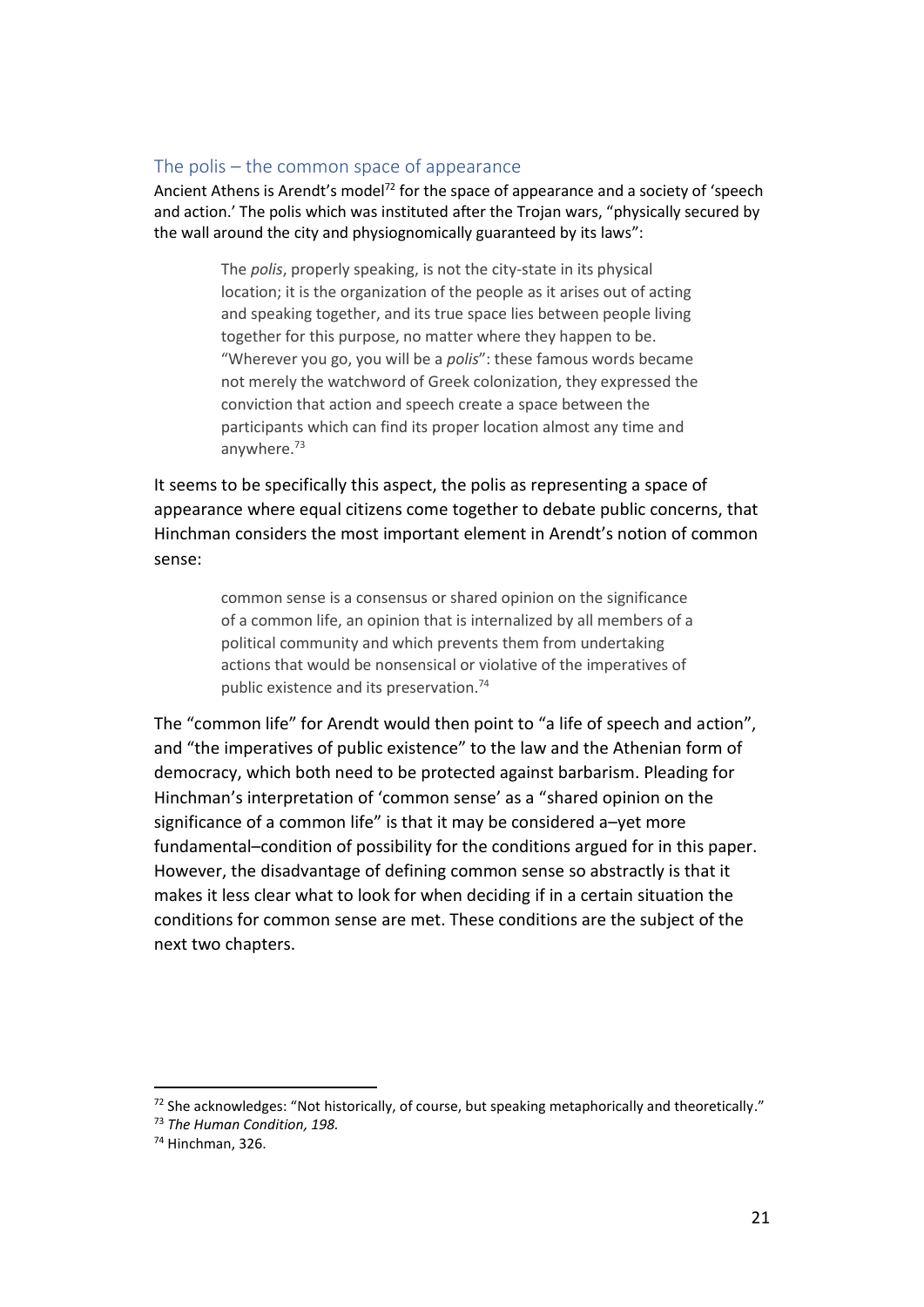## <span id="page-21-0"></span>IV. Plurality

Our understanding of the world is not an 'objective' one, as with the detached observer in science. Instead, our understanding is rooted in our enduring involvement in the common world. Each person during his life develops his own perspective, including ideas about what is true and important. Acknowledging 'perspectivism' does not imply the idea of a shared reality to crumble into relativism and scepticism because our experience of reality builds on 'commonness'. It is this 'commonness' on which Arendt's concept of 'plurality'– the topic of this chapter–relies.

#### In *Thinking* Arendt writes:

In a world of appearances, filled with error and semblance, reality is guaranteed by this three-fold commonness: the five senses, utterly different from each other, have the same object in common; members of the same species have the same context in common that endows every single object with its particular meaning; and all other sense-endowed beings, though perceiving this object from utterly different perspectives, agree on its identity. Out of this threefold commonness arises the *sensation* of reality.<sup>75</sup>

We know that the appearances we perceive are really 'out there' because the subjectivity of the it-appears-to-me is remedied by the fact that the same thing also appears to others–though its mode of appearance may be different. The sense of reality with which perceivers experience objects is grounded in three forms of commonness. First, the five senses have the same object in common, the object that is the focus of our current attention. Second, what is considered an object–for example a table–differs between species, but generally speaking members of the same species will agree on it. In the case of the table, the *meaning* for humans is–amongst others–a place to convene by in the *context* of eating together or other settings which involve tables. In short, members of the same species have the same contexts in common that endow objects with their usual meanings. Thirdly, all other sense-endowed beings confirm the existence of the object. A bird may not understand why humans make tables, but by actually sitting on it the bird confirms the table's reality. In all three aspects discussed the commonness is a form of convergence: of the different senses to the object, of humans, in different contexts, as to the meaning of the objects, and of all other living creatures to the actual reality of the world. The quality of commonness only has meaning in relation to the possibility of difference which implies the possibility of doubt. Arendt extensively argues that it is not possible to remove

<sup>75</sup> *Thinking, 50.*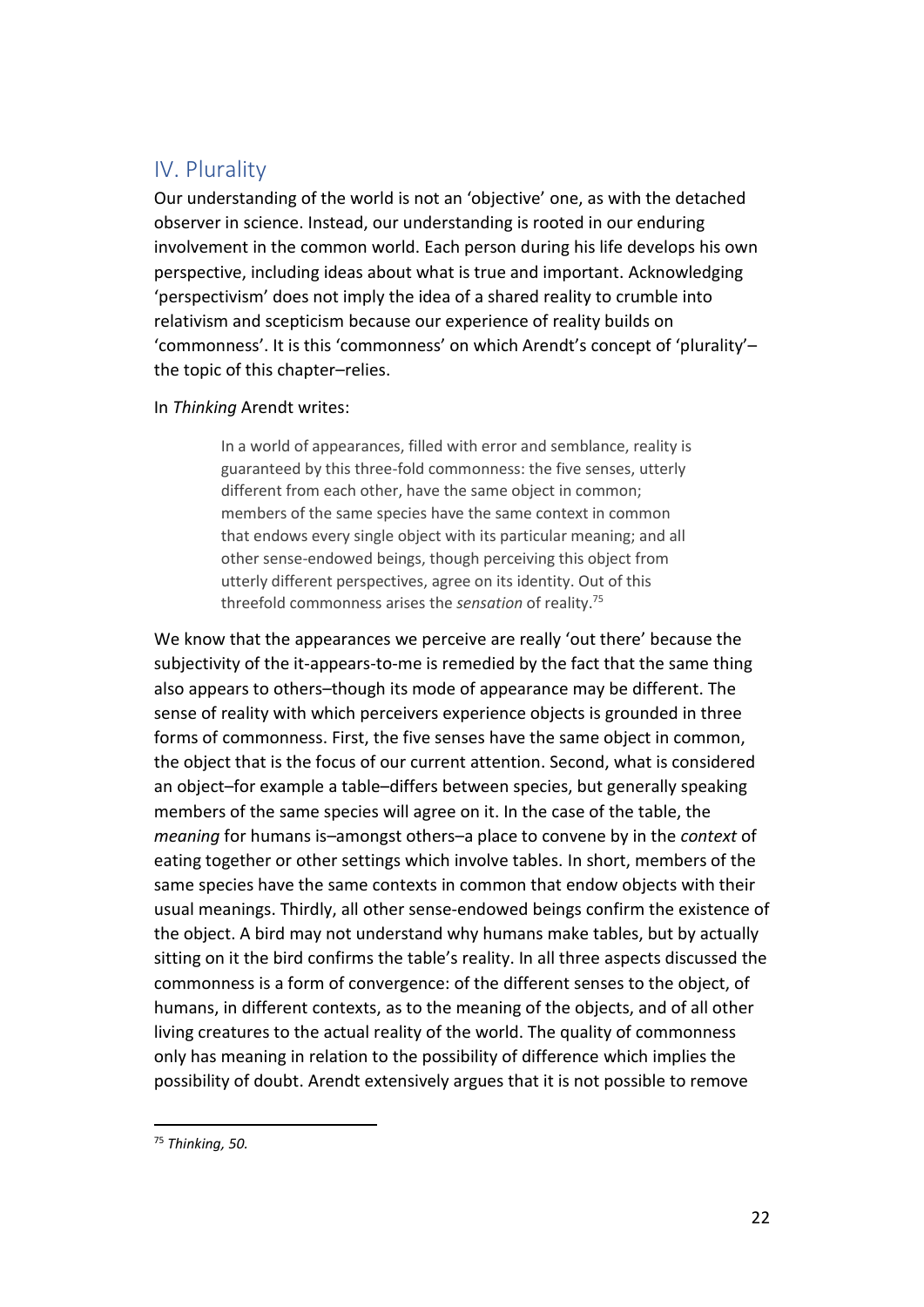doubt by turning to the certainty consciousness of the self, as in Descartes' *Cogito ergo sum<sup>76</sup>*. Neither are we reassured by scientific research–Arendt argues that on the contrary science only undermines our sense of certainty about the obvious. Instead, Arendt claims that human reassurance against the background of inevitable doubt is to be found in plurality.<sup>77</sup> In the current context of securing the realness of an object, exactly the same evidence provided by identical sources is not convincing. Multiple non-identical sources, per contra, together proffering accordant evidence do render a sense of certainty or realness. Arendt distinguishes three interrelated types of plurality: plurality of the senses; plurality of objects; and plurality of human individuals; on which I will elaborate in the next sections.

## <span id="page-22-0"></span>Plurality of the senses and the sixth sense

The first commonness concerns objects being perceived. This perception involves the plurality of the five senses, which, "utterly different from each other, have the same object in common."<sup>78</sup> Each sense provides its very specific type of information: sight contributes visual information, smell olfactory information, touch tactile information, etcetera. Arendt writes: "It is by virtue of common sense that the other sense perceptions are known to disclose reality and are not merely felt as irritations of our nerves or resistance sensations of our bodies." 79 The different forms of information from the senses need to be bound together into one 'mental representation' of what is perceived. This process of binding together information of the different senses is since Aristotle<sup>80</sup> considered a major conceptual problem because "they cannot be translated into each other– no sound can be seen, no image can be heard, and so on-".<sup>81</sup> The problem of synaesthesia is addressed in phenomenology (Merleau-Ponty): how can the senses "play together" if they can't communicate with each other because they don't experience the same sense impressions? If the ears report they hear music,

 $\overline{a}$ <sup>76</sup> *The Human Condition, 278f, The Life of the Mind, 48f.*

 $77$  Plurality refers to the being in the plural as characteristic of the world's appearances. It is opposed to monism. "There are actually two distinct sources of evidence for existence pluralism: intuition and perception. Where Russell seems to be appealing to his "common-sense belief," Moore seems to be appealing directly to the content of perception, as do Hoffman and Rosenkrantz: Monism… is inconsistent with something that appears to be an evident datum of experience, namely, that there is a plurality of things. We shall assume that a plurality of material things exists, and hence that monism is false." Jonathan Schaffer, "Monism", The Stanford Encyclopedia of Philosophy (Winter 2018 Edition), Edward N. Zalta (ed.), URL = <https://plato.stanford.edu/archives/win2018/entries/monism/>.

<sup>78</sup> *Thinking, 40.*

<sup>79</sup> *The Human Condition, 208.*

<sup>80</sup> According to Snir, 365, koine aesthesis is the Greek equivalent of common sense.

<sup>81</sup> *Thinking, 119.*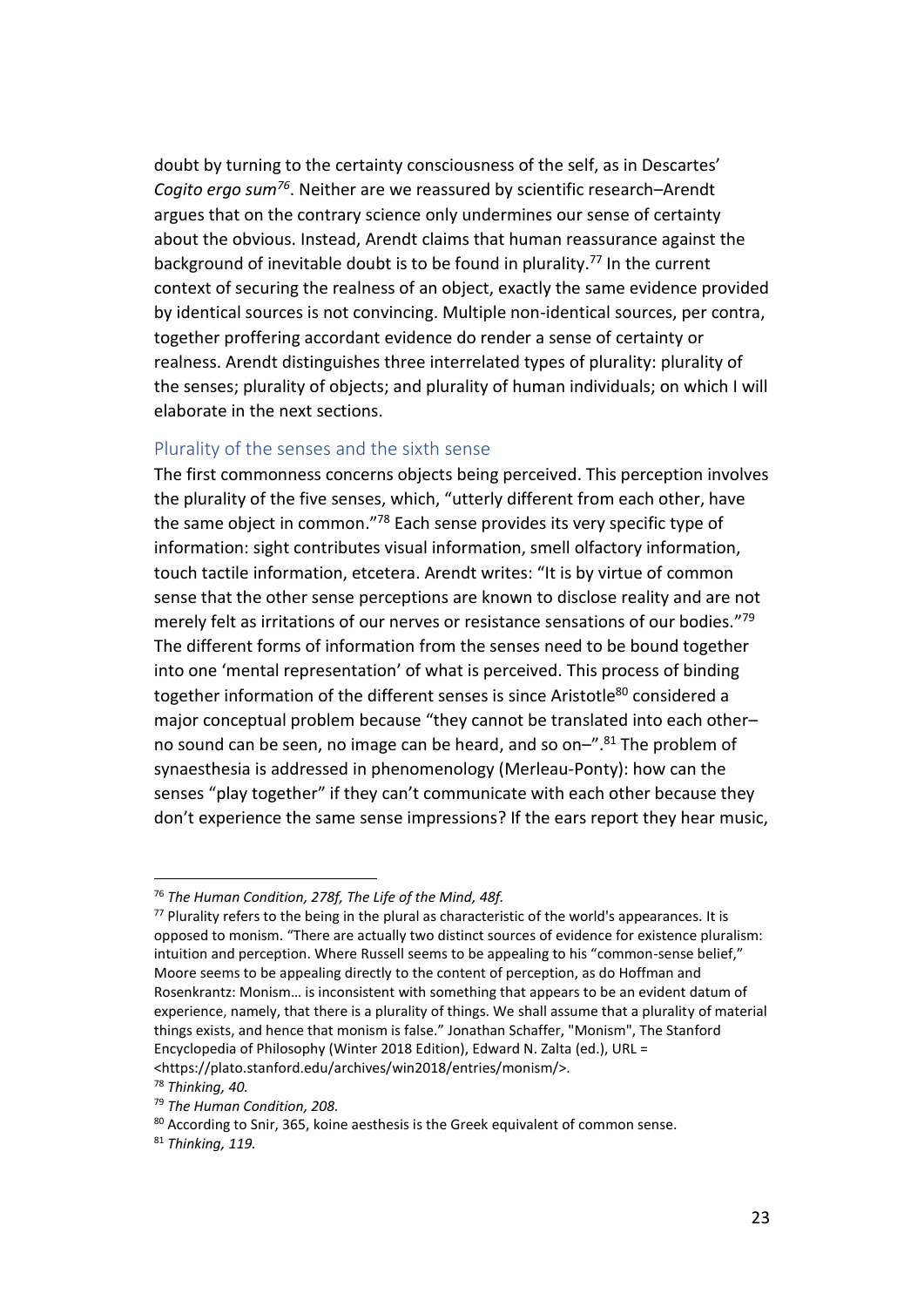the eyes will be confused because they know what dancing is, but nothing about sound and music. Arendt writes:

> What since Thomas Aquinas we call common sense, the *sensus communis* is a kind of sixth sense needed to keep my five senses together and guarantee that it is the same object that I see, touch, taste, smell, and hear; it is the "one faculty [that] extends to all objects of the five senses."<sup>82</sup>

Applying the example of music as the object of the auditive sense and dancing as the object of vision (and proprioception if we participate) to the above quote makes clear that, according to Arendt, only common sense makes it possible to have the experience of dancing to music. Common sense keeps the information of the different senses "in tune", not just with each other, but especially with the worldly context. The latter would possibly consist of other people dancing, the location of a dance hall, the event of going out with friends. These elements of the worldly context will be discussed in the next two sections about the plurality of objects and that of other individuals.

According to Arendt the language faculty also plays a significant role in the identification of the object. It does so by giving each object its common name, "corresponding to or following common sense". This "serves to identify a datum that appears altogether differently to each of the five senses: hard or soft when I touch it, sweet or bitter when I taste it, bright or dark when I see it, sounding in different tones when I hear it. None of these sensations can be adequately described in words". <sup>83</sup> Following this reasoning, language, or having names for objects, may be assumed to be a strong reinforcer of the sense of reality of objects.

Arendt often uses the expression 'sixth sense' as a synonym for common sense when she wants to stress that the primary source of our accumulated experience are sense perceptions. For example, in *The Origins of Totalitarianism* she writes that the inhabitant of Hitler's Third Reich, with regard to competing powers, such as the civil services, the party, SS and SA, "had to develop a kind of sixth sense to know at a given moment whom to obey and whom to disregard."<sup>84</sup>

> reason depend[s] not upon single sense perceptions, each of which may be an illusion, but upon the unquestioned assumption that the senses as a whole– kept together and ruled over by common sense,

<sup>82</sup> *Thinking, 50.*

<sup>83</sup> *Thinking, 118.*

<sup>84</sup> *The Origins of Totalitarianism, 399.*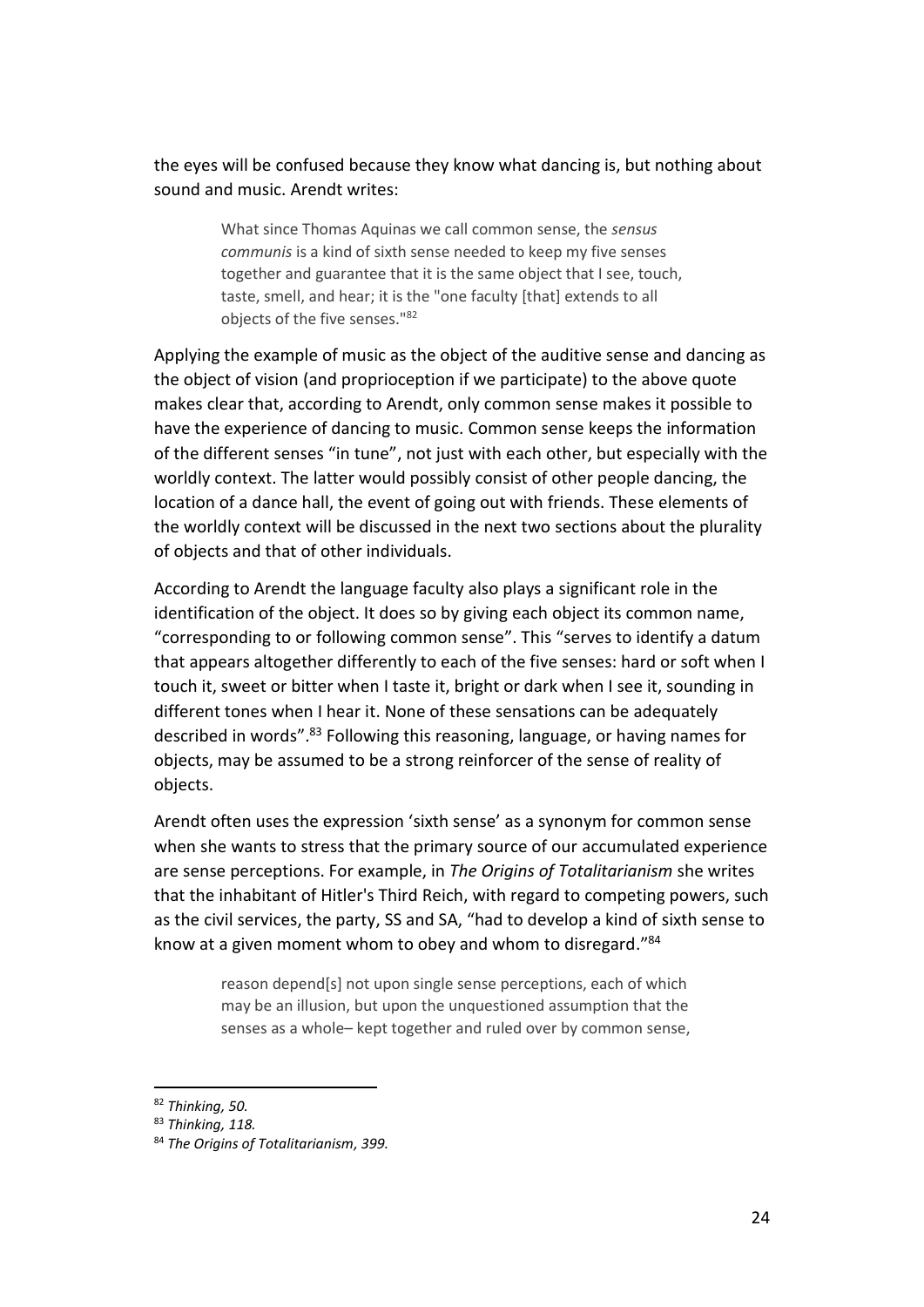the sixth and the highest sense–fit man into the reality which surrounds him 85

We can apply the above quote to the example of the Third Reich's competing powers. The inhabitants could both see and hear what was the result of disobedience towards the SA or the SS. Single events may not be representative and lead to wrong conclusions, but the combined and repeated perceptions build up an experience with the powers. And the inhabitants are reasonable enough to adapt their behaviour accordingly. Summarizing, the main importance of the *plurality of the senses* is that it supplies different types of information about material objects. The 'common sense' 'mental organ' or faculty allows humans to integrate these alternate types of information from different senses into a unified experience of reality. This experience will also inform the human about immaterial concerns, for example air pollution, either as direct perception (smog), or indirectly when hearing or reading about it (the long term health effects).

#### <span id="page-24-0"></span>Plurality of objects

The second commonness concerns *context*. Arendt observes that "members of the same species have the same context in common that endows every single object with its particular meaning"<sup>86</sup>

> the "sensation" of reality, of sheer thereness, relates to the context in which single objects appear as well as to the context in which we ourselves as appearances exist among other appearing creatures.<sup>87</sup>

All objects in the world of appearances are invariably accompanied by other dissimilar objects whose presence constitutes its context–when this is not the case it results in a sense of unreality. For human beings this context involves both the worldly objects and the fact that we inhabit the earth amongst other living creatures.

> Everything that exists among a plurality of things is not simply what it is, in its identity, but it is also different from other things; this being different belongs to its very nature.<sup>88</sup>

We recognize and secure a mental grip on an object by identifying its 'distinguishing' characteristics. That is by recognizing *both* what it is *and* is not.

<sup>85</sup> *The Human Condition, 273.*

<sup>86</sup> *Thinking, 50.*

<sup>87</sup> *Thinking, 51.*

<sup>88</sup> *Thinking, 183.*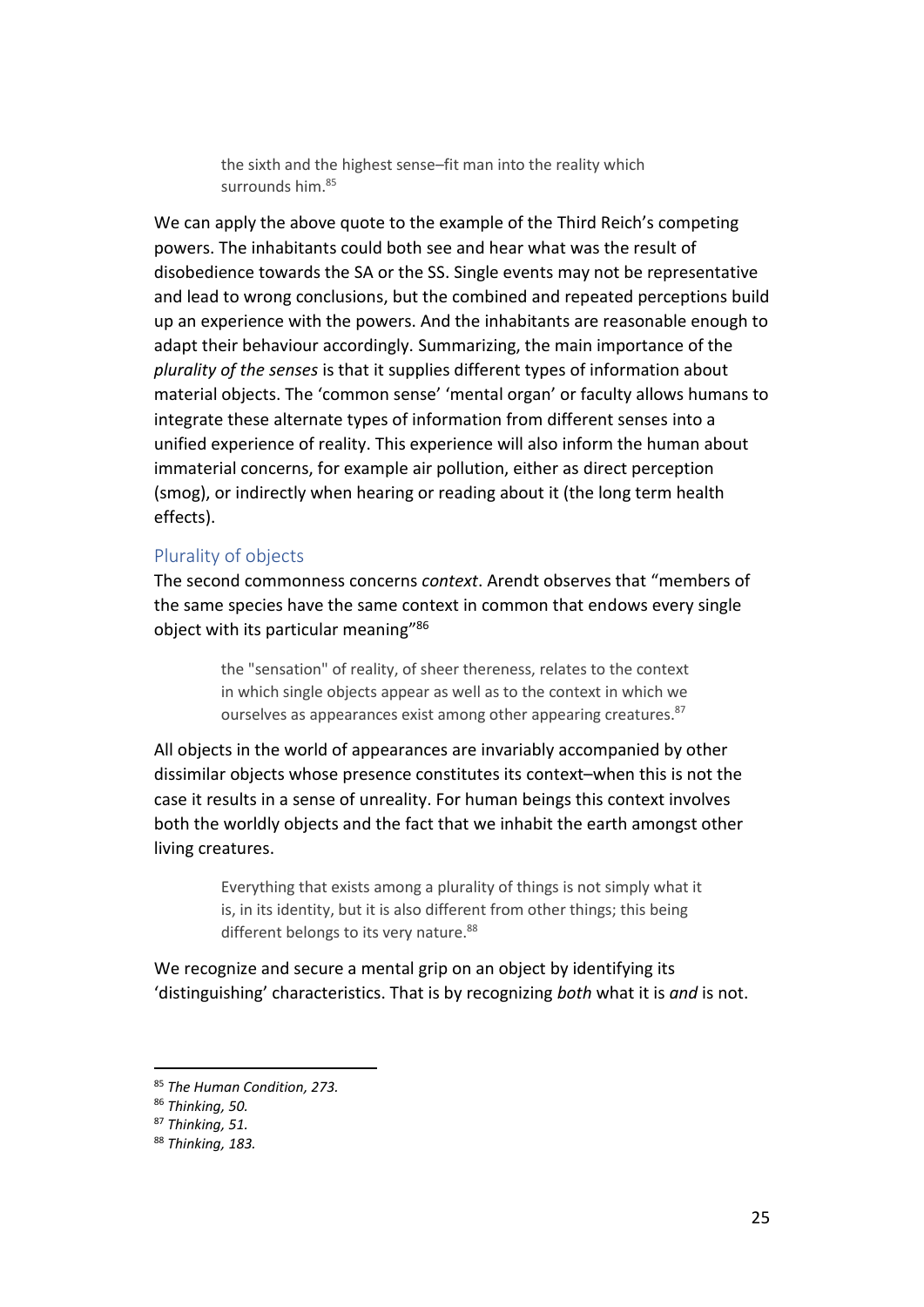Arendt argues: "When we say what a thing is, we must say what it is *not* or we would speak in tautologies."<sup>89</sup>

I will now illustrate all this with a historical example. The "confessions" of political opponents in the Soviet Union were all phrased in the same language and admitted the same motives. In itself, a single confession need not be doubted. The fact that two objects are identical in itself would be no reason for doubt either–two marbles can be identical. However, these confessions have a context of dissimilar objects: of political trials, judges being dependent on the regime. As members of the same species, we are familiar with trials and being judged. We understand what a confession means and know that each confession refers to events that are never equal: "this being different belongs to its very nature". Only the hearing of 'distinguishing' characteristics will assure us that we know the whole truth and are not just being deluded. In the case of identical confessions "common sense tells us that it is precisely their consistency which is out of this world and proves that they are a fabrication."<sup>90</sup>

To summarize, the significance of the plurality of the objects for the sense of reality is that both other objects and other human beings provide its context, the latter do so by conferring its meaning. It is this plurality in the context that attaches to an object its property of realness. Arendt acknowledges the elusive character of the 'context', "the context qua context never appears entirely."<sup>91</sup> Further, common sense interprets absence of difference between similar objects as a sign of being unreal.

#### <span id="page-25-0"></span>Plurality of human individuals

The third and final commonness of an object refers to the property that "all other sense-endowed beings, though perceiving this object from utterly different perspectives, agree on its identity." According to Arendt this even applies to strictly material objects:

> Even the experience of the materially and sensually given world depends upon my being in contact with other men, upon our common sense which regulates and controls all other senses and without which each of us would be enclosed in his own particularity of sense data which in themselves are unreliable and treacherous.<sup>92</sup>

The requirement of a plurality of the human individuals as perceiving agents for establishing reality is even more important than the plurality of the senses and

<sup>89</sup> *Thinking, 183.*

<sup>90</sup> *The Origins of Totalitarianism, 352.*

<sup>91</sup> *Thinking, 51.*

<sup>92</sup> *The Origins of Totalitarianism,* 475.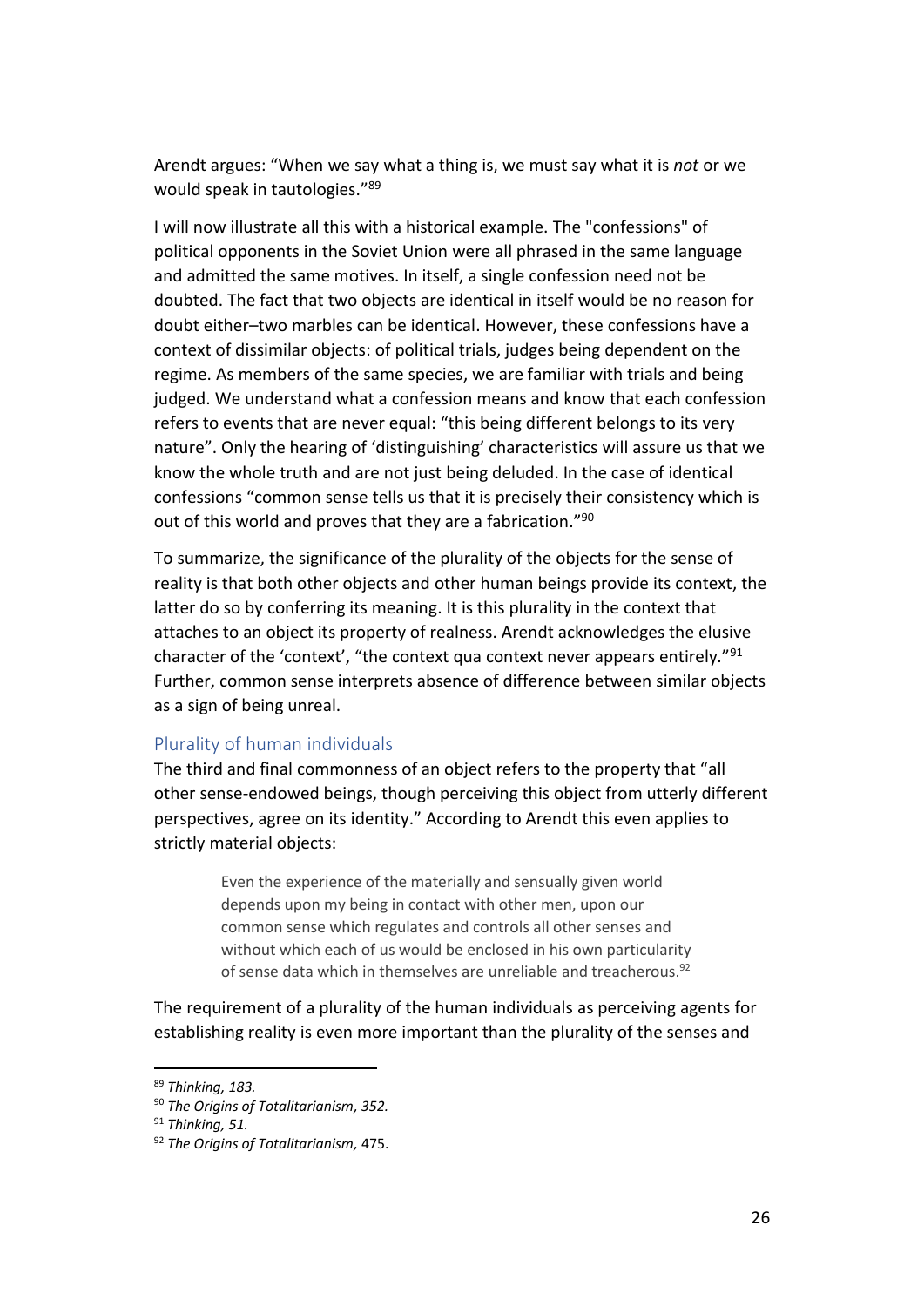the plurality of objects. According to Parekh.<sup>93</sup> Arendt's concept of human plurality consists of three interrelated conditions, namely separateness, independence and uniqueness. First, each individual is *physically separate* and *separable from others* for an observer–which is true for all objects. Second, unless for some reason incapacitated, each human individual is an *autonomous and independent self,* capable of preserving his integrity against the pressures of the world. The agreement or confirmation of a child, a slave, a yes-man, or any other dependent, should not reassure us. Neither do the views of men under group psychosis or subject to a common delusion help to establish the reality of the world. <sup>94</sup> Correspondingly, Sandra Hinchman argues that the views held in a *traditional Gemeinschaft*, being an apolitical community based not on autonomy and independence but on domination and subordination, should not be considered as representing a form of common sense. Hinchman thus confirms the thesis defended here that plurality is a precondition for common sense.

The third and final element in human plurality is that *each human being is unique* in the sense that he is not only endowed with distinctive natural gifts and talents but also a *personality*, which "like the *daimon* in Greek religion accompanies each man throughout his life."<sup>95</sup> As Arendt puts it, he is not merely a 'what', a possessor of specific physical intellectual moral and other attributes, but also a 'who', a distinct and distinguishable *person*. Parekh explains Arendt's ideas on the 'who' are as follows:

> By and large, she seems to think like Socrates that each individual has a certain personality, an indefinable but unmistakable quality which pervades everything he says or does, gives his words and actions a certain tone, and accounts for the distinctive atmosphere his presence creates. In her view, a man's 'who' is only visible to others who catch partial glimpses of it in his words and deeds.<sup>96</sup>

According to Arendt, our *sense of our own reality* is also intersubjectively derived, just like our sense of the reality of the world. Arendt observes:

> Compared with the reality which comes from being seen and heard, even the greatest forces of intimate life the passions of the heart, the thoughts of the mind, the delights of the senses -lead an uncertain, shadowy kind of existence unless and until they are transformed,

<sup>&</sup>lt;sup>93</sup> Parekh, 86f.

<sup>94</sup> Hinchman, 329.

<sup>95</sup> *The Human Condition, 179.*

<sup>96</sup> *Thinking, 183 and* Parekh, 84.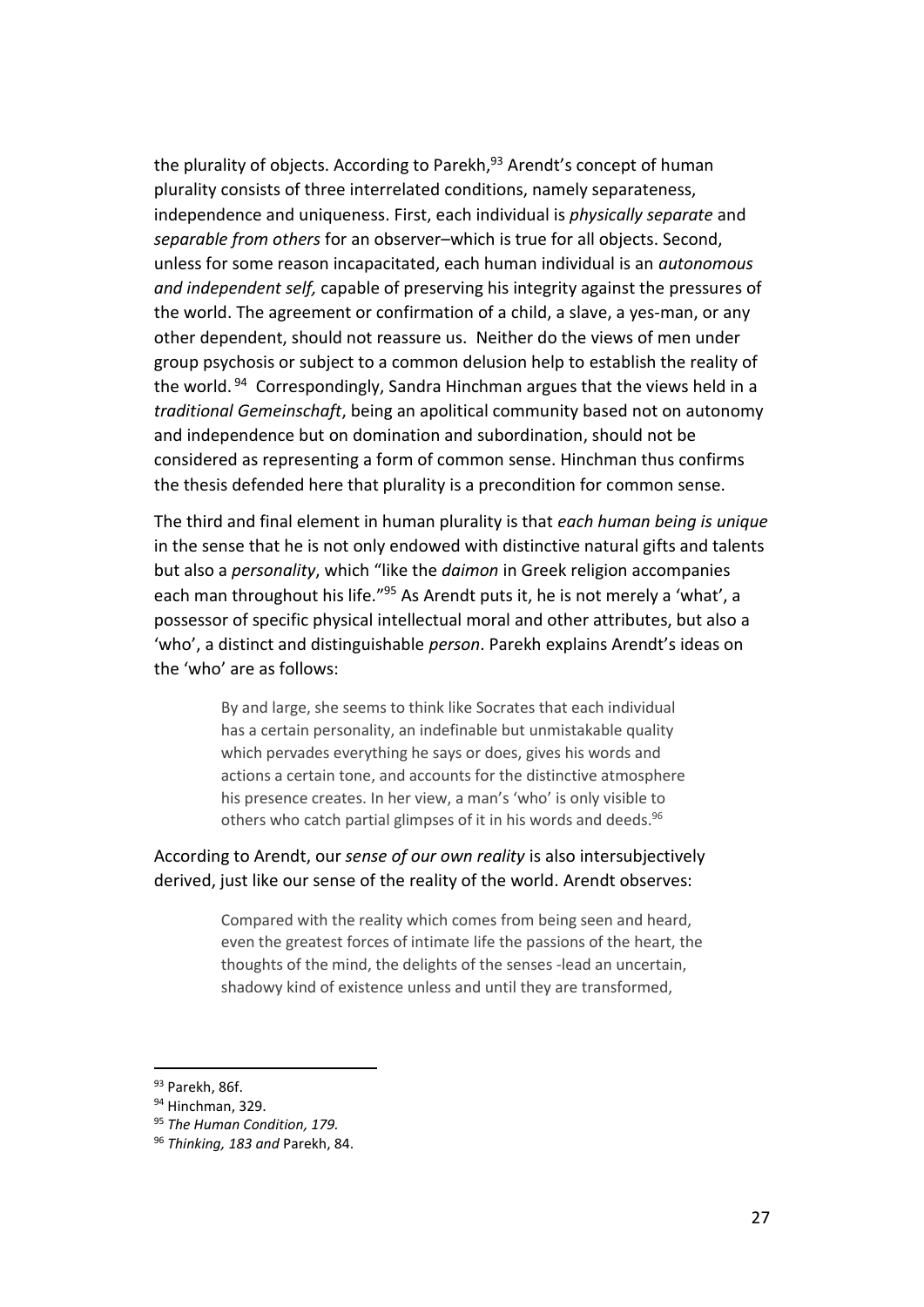deprivatized and deindividualized as it were, into a shape to fit them for public appearance.<sup>97</sup>

To make our innermost feelings 'real' they must be talked about. This way they can appear to others and acquire a measure of reality.

Arendt refers to Merleau-Ponty's concept of 'perceptual faith' to explain that we do not constantly need people around us to be reassured of the reality of our perceptions. Perceptual faith is a sense of certainty that what appears to us exists independently of us and that our perceptions are not illusions. This sense of certainty accumulates during our experience with objects in the company of others and carries over to the way we experience objects when we are on our own. <sup>98</sup> Arendt argues that left to ourselves each of us would remain shut up in the subjectivity of his own sensations and stream of consciousness, incapable of distinguishing between reality and illusion and even incapable of forming a sense of reality. In the world of appearances, we guarantee each other's reality as well as guarantee each other the reality of the world. In the *Kant Lectures*, Arendt remarks that the opposite of common sense is actually insanity, characterized by *sensus privatus*: a "logical faculty" that "lead[s] to insane results precisely because it has separated itself from the experience that can be valid and validated only in the presence of others."<sup>99</sup> People that lack common sense live in worlds all their own; they are unable to conceive of how the world appears to others.<sup>100</sup>

<sup>97</sup> *The Human Condition, 50.*

<sup>98</sup> *Thinking, 46.*

<sup>99</sup> *Kant Lectures, 64, 71.*

<sup>100</sup> Hinchman, 325.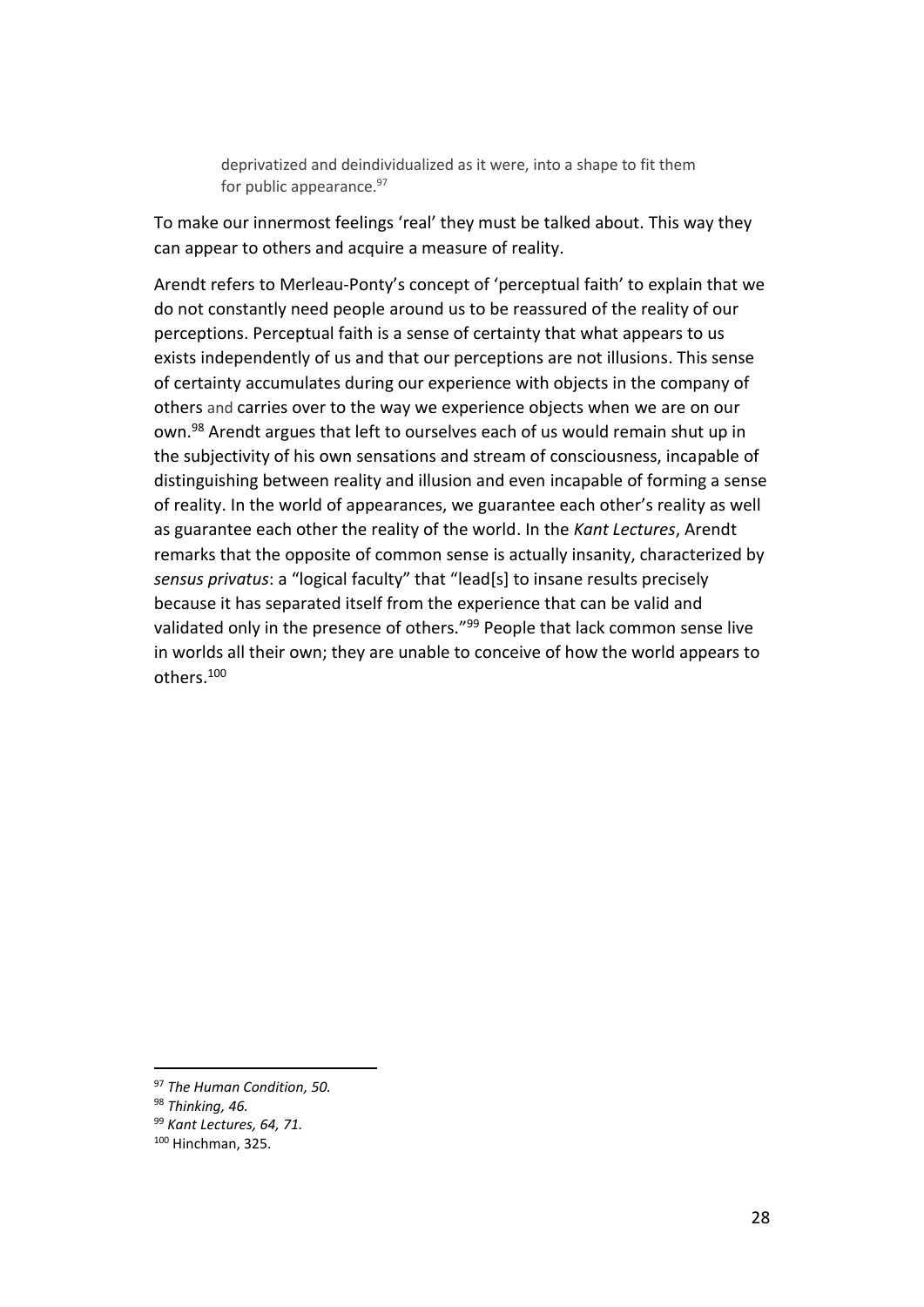## <span id="page-28-0"></span>V. Communication

As we saw in the previous section on plurality, each person experiences the world from a different perspective. To augment our necessarily partial and limited perceptions of the world we compare and discuss our experiences with others. Also, to act in concert, in accordance with our understanding of the situation, language is required for coordination. In *Thinking* Arendt writes: "it is not because man is a thinking being but because he exists only in the plural that his reason, too, wants communication and is likely to go astray if derived of it.<sup>"101</sup> Communication thus is the second requirement for the valid understanding that constitutes the common world.

In this section I show that different elements are involved in communication that in their specific way add to common sense. Firstly, *language* gives objects a common name, without which meaningful communication between human beings would not be possible. Second, experiences that are not yet common can only become so by making *public appearance*, by speaking about it. Third, to have significance, *speech* requires a dynamic of creating distance and its subsequent bridging. The most effective and 'objective' way for conveying meaning is a *story*. This form of communicating draws attention to all relevant elements in the context. Finally, 'representative thinking' allows me to present my case in a way that is convincing to my audience or opponents, thereby increasing its intersubjective validity.

#### <span id="page-28-1"></span>Language

In *Thinking*, Arendt observes that the language capability plays a central constitutive role in our *sense of reality* by giving "an object its common name". Having a common name "serves to identify a datum that appears altogether differently to each of the five senses: hard or soft when I touch it, sweet or bitter when I taste it, bright or dark when I see it, sounding in different tones when I hear it. None of these sensations can be adequately described in words." <sup>102</sup> Even more important, the common name is "the decisive factor for intersubjective communication–the same object being perceived by different persons and common to them."<sup>103</sup> Hinchman proposes that *because* common sense works primarily by comparisons of perspectives (plurality), it depends to an extraordinary degree on nuances of language. 104

<sup>101</sup> *Thinking, 99.*

<sup>102</sup> *Thinking*, 118.

 $103$  Ibid.

<sup>104</sup> Hinchman, 324.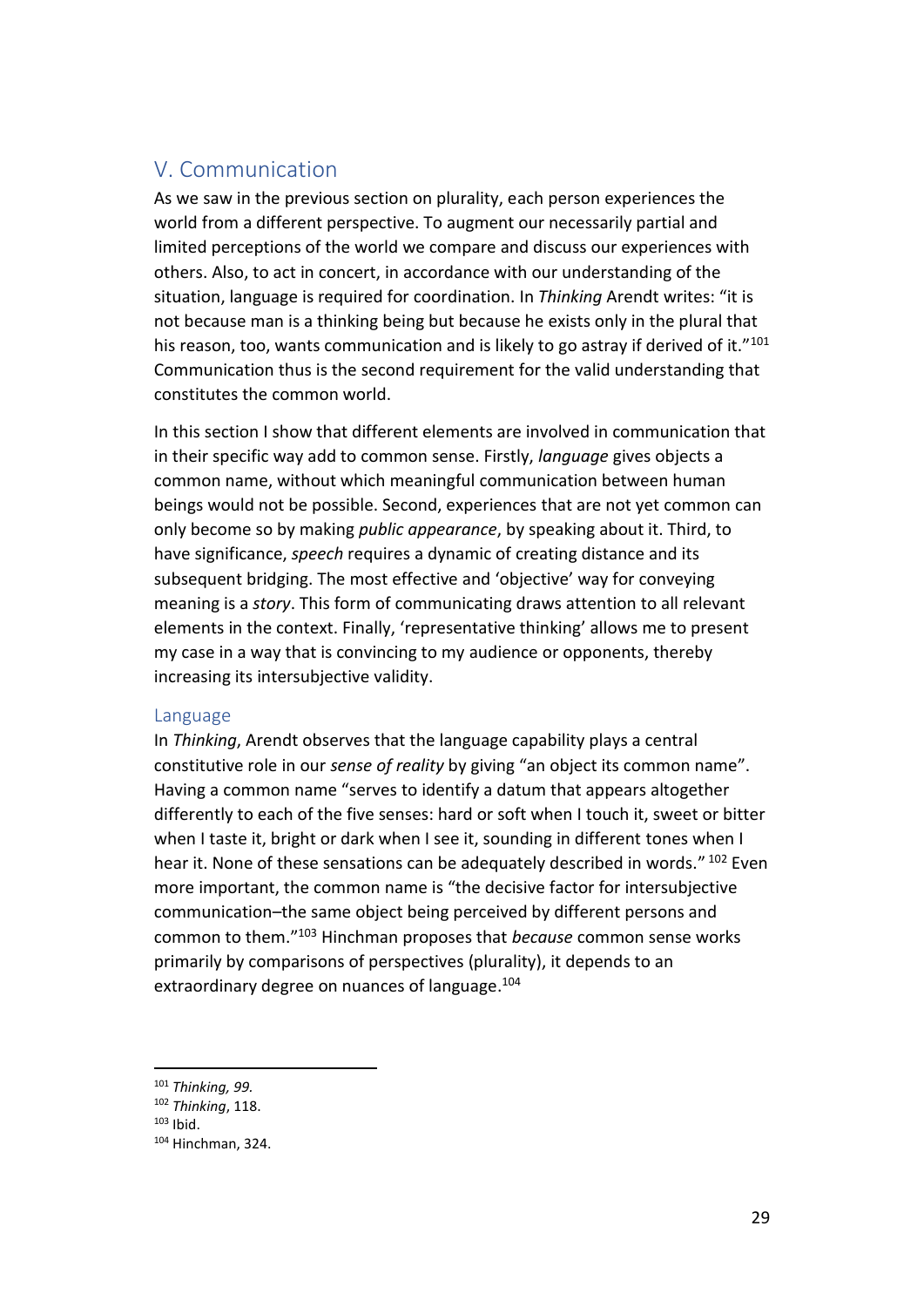Mathematics is generally considered to be also a language because it has a syntax, uses terms, etcetera. However, according to Arendt it is not a natural language suitable for representing the concerns of the human world. She considers experts who are so used to practicing such artificial language in their thinking a threat: "The reason why it may be wise to distrust the political judgment of scientists *qua* scientists is … the fact that they move in a world where speech has lost its power. And whatever men do or know or experience can make sense only to the extent that it can be spoken about." 105

#### <span id="page-29-0"></span>Publicity

In Arendt's *The Human Condition* the distinction between private and public is prominent. In *The Human Condition* Arendt explains 'public' as follows:

> everything that appears in public can be seen and heard by everybody and has the widest possible publicity. For us, appearance– something that is being seen and heard by others as well as by ourselves–constitutes reality.<sup>106</sup>

Publicity then is the quality of being public, the condition or fact of being open to public observation or knowledge. What is private, "intimate life–the passions of the heart, the thoughts of the mind, the delights of the senses–" leads "an uncertain, shadowy kind of existence"<sup>107</sup>

Before private things can enter the intersubjective or common world, they need to evoke some form of public attention–usually by means of speech, which is discussed in the next section. They need to be "transformed, deprivatized and deindividualized … into a shape to fit them for public appearance." <sup>108</sup> Only after a concern has made public appearance, has acquired publicity, we can start recognizing it as 'common sense'. Take for example the notion of a third gender. A long time this was an unacknowledged possibility. It was 'common sense' that a person is either male or female. Only by bringing private experiences into the open and giving them publicity a new 'common sense' allowing for more sexes may develop. The more publicly known this new possibility gets, the more 'common' it will become, and people will start recognizing its appearance. Ultimately, if a new appearance is successful, it may become part-and-parcel of the common world and will be considered 'common sense.'

<sup>105</sup> *The Human Condition, 4.*

<sup>106</sup> *The Human Condition, 49.*

<sup>107</sup> Ibid*.* According to Arendt, these transformations occur in storytelling and generally in artistic transposition of individual experiences.  $108$  Ibid.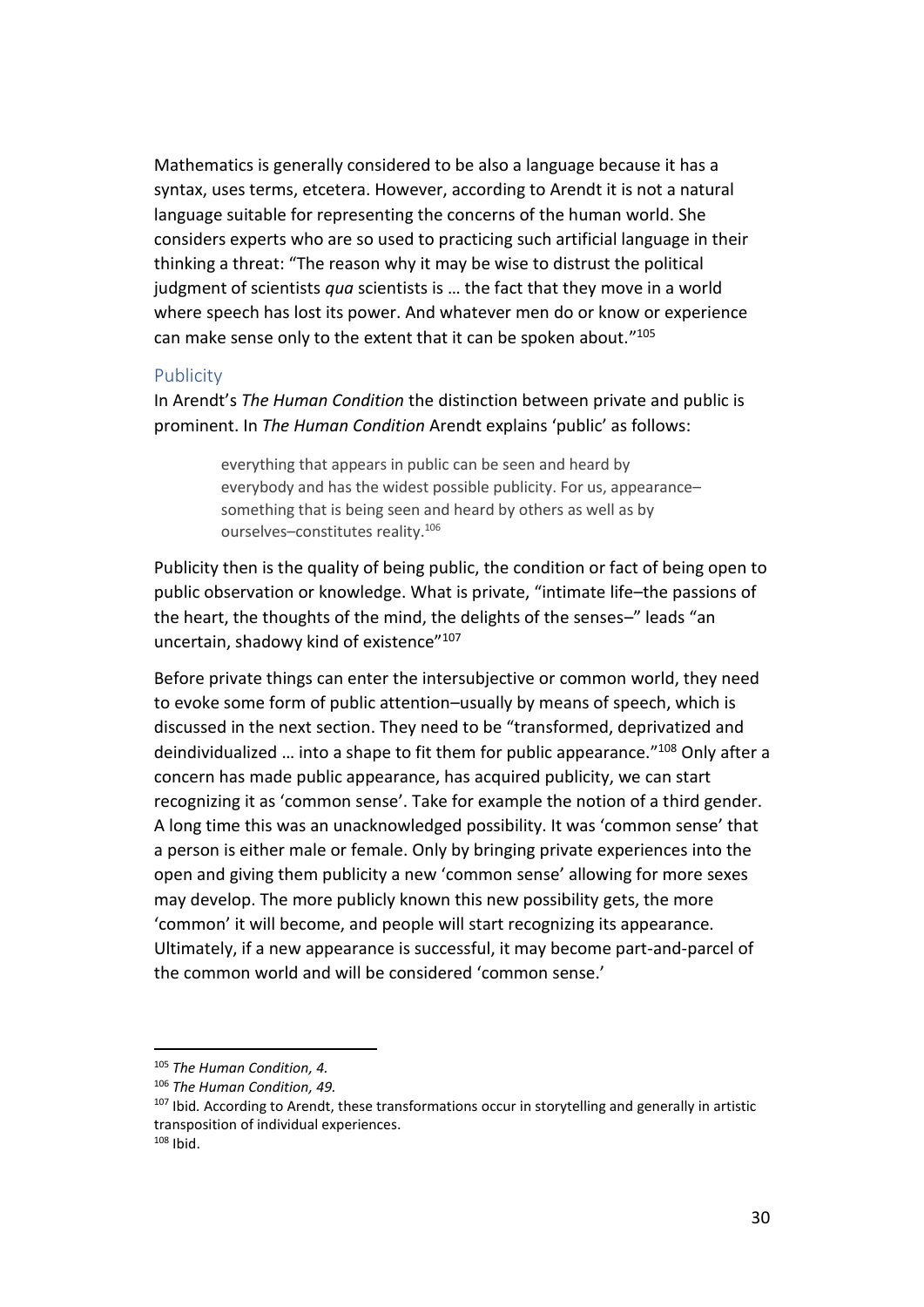#### <span id="page-30-0"></span>Speech

Speech is the act of bringing a concern to the foreground. Arendt uses the term speech in its original Greek sense of *logos* or reasoned and articulate communication. Speech here also includes written communication. It can take many forms such as debate, discussion, non-purposive exchange of opinions, conversation and storytelling–which is Arendt's form of choice. Whatever its form, speech has two essential functions: first, to create space between men and second, to overcome it. The more formal a mode of speech, the greater its capacity to create space.<sup>109</sup> Places with a great capacity to create space are public forums where one can hold speeches and political meetings with active debate. What is required is an audience (public) capable of appreciating the excellence of one's performance (constituted by one's peers). In *The Human Condition Arendt* writes:

> Every activity performed in public can attain an excellence never matched in privacy; for excellence, by definition, the presence of others is always required, and this presence needs the formality of the public, constituted by one's peers, it cannot be the casual, familiar presence of one's equals or inferiors.<sup>110</sup>

Excellence may be considered to add to common sense as follows. When going public, more effort is put into the quality of one's argument, including imagining what is important for the audience and making one's viewpoint more representative. Such excellence makes the act memorable. As an example, both Kant and Darwin spent many years in developing their argument. Their main ideas subsequently entered into the intellectual inheritance, helped the building of the common world and ultimately became popular 'common sense.'

#### <span id="page-30-1"></span>**Storytelling**

Arendt considers stories to be an indispensable means of communication for conveying important insights to an audience. By stories, Arendt "means everything from the casual anecdotes told by friends over dinner or by parents to children, to novels and short stories, to the narratives and essays she herself wrote for *The New Yorker and Commentary*." <sup>111</sup> Stories reflect the lived experience. Arendt writes: "My assumption is that thought itself arises out of incidents of living and must remain bound to them as the only guideposts by

<sup>109</sup> Parekh, 93.

<sup>110</sup> *The Human Condition, 49.*

<sup>&</sup>lt;sup>111</sup> Lisa Disch, "MORE TRUTH THAN FACT: Storytelling as Critical Understanding in the Writings of Hannah Arendt," *Political Theory* 21, no. 4 (1993): 668, https://doi.org/10.1177/0090591793021004006.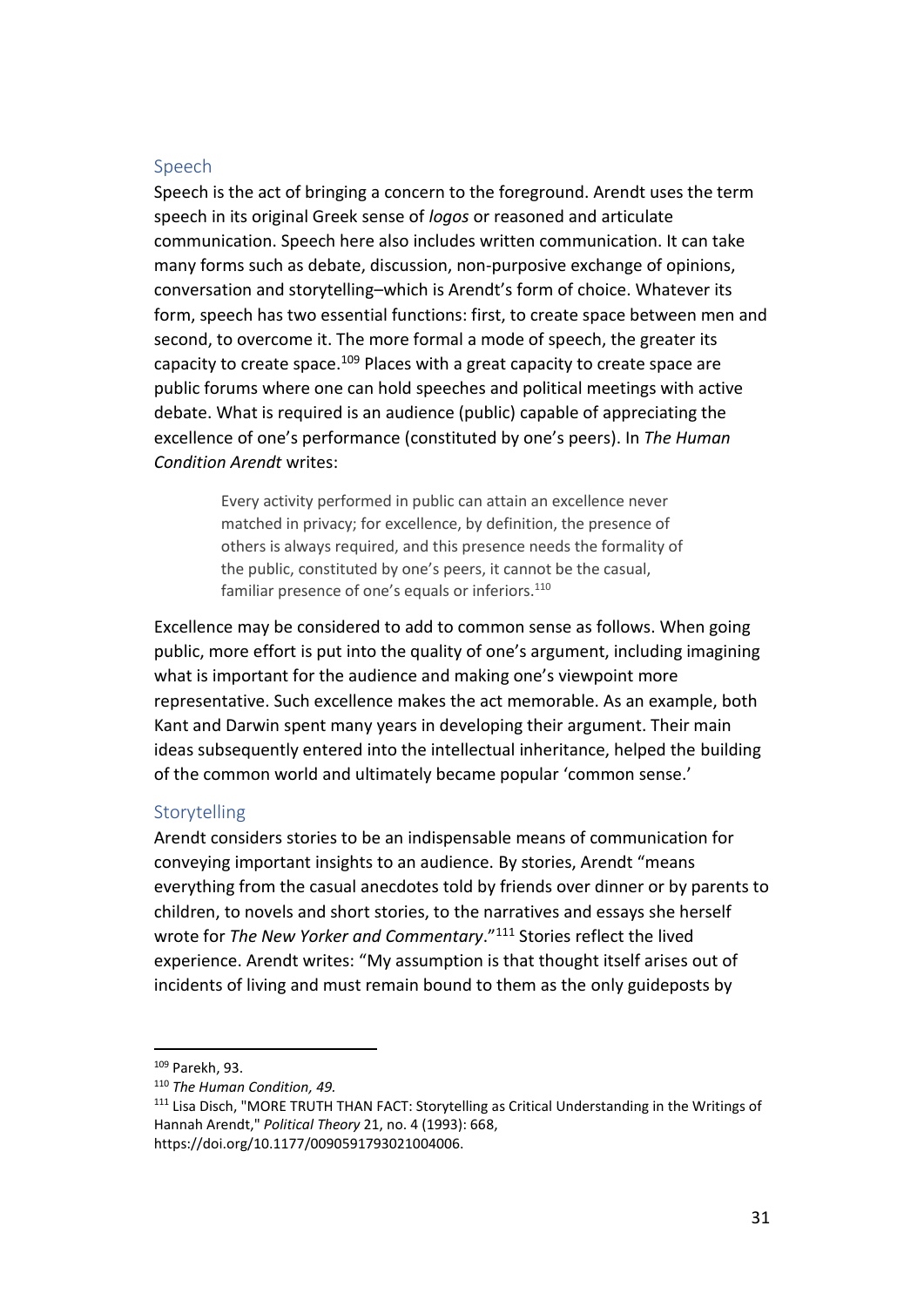which to take its bearings."<sup>112</sup> Lisa Disch, in her essay "MORE TRUTH THAN FACT: Storytelling as Critical Understanding in the Writings of Hannah Arendt" argues that Arendt, when writing *The Origins of Totalitarianism,* specifically sought a way of writing that "would engage her readers in making a critical response to that phenomenon. In answer to this problem, she writes an explicitly moral narrative that situates totalitarianism in the context of her reaction to it as a thinker whose ethical tradition it has destroyed and tells the story of totalitarianism from as many perspectives as she can imagine."<sup>113</sup> Such an approach has the advantage over a scientific way of writing that it not only presents the 'historical facts', but also conveys meaning, the evaluative aspects of what is represented. Contrary to common thinking, "the most "objective" way to write about a social question or problem is to situate it in the context of the beliefs that gave rise to it. This means telling the story of a situation in a way that makes explicit the disposition of the author and relates as many of its constituent perspectives as posible." <sup>114</sup> An obvious example is re-telling the stories of survivors of concentration camps. A story can be a more powerful critical force than a theoretical analysis. This reference to 'context' above shows the 'plurality of objects' discussed earlier in action. The concept of storytelling resembles Kant's idea of exemplary validity, where the example discloses generality without surrendering particularity. Stories are what we remember, they structure our thought–and may even, as language does, condition our common sense:

> common sense is only that part of our mind and that portion of inherited wisdom which all men have in common in any given civilization<sup>115</sup>

In *Kant Lectures,* Arendt exemplifies how stories shared in a society constitute this inherited wisdom inherited: "When judging, one says spontaneously, without any derivations from general rules, "This man has courage." If one were a Greek, one would have in "the depths of one's mind" the example of Achilles. Imagination is again necessary: one must have Achilles present even though he certainly is absent. If we say of somebody that he is good, we have in the back of our minds the example of Saint Francis or Jesus of Nazareth. The judgment has exemplary validity to the extent that the example is rightly chosen."<sup>116</sup>

<sup>112</sup> Arendt, *Between Past and Future*: Eight Exercises in Political Thought, 14.

<sup>113</sup> Disch, 668.

<sup>114</sup> Disch, 689.

<sup>115</sup> "Understanding and Politics"*, 316*

<sup>116</sup> *Kant Lectures*, 84.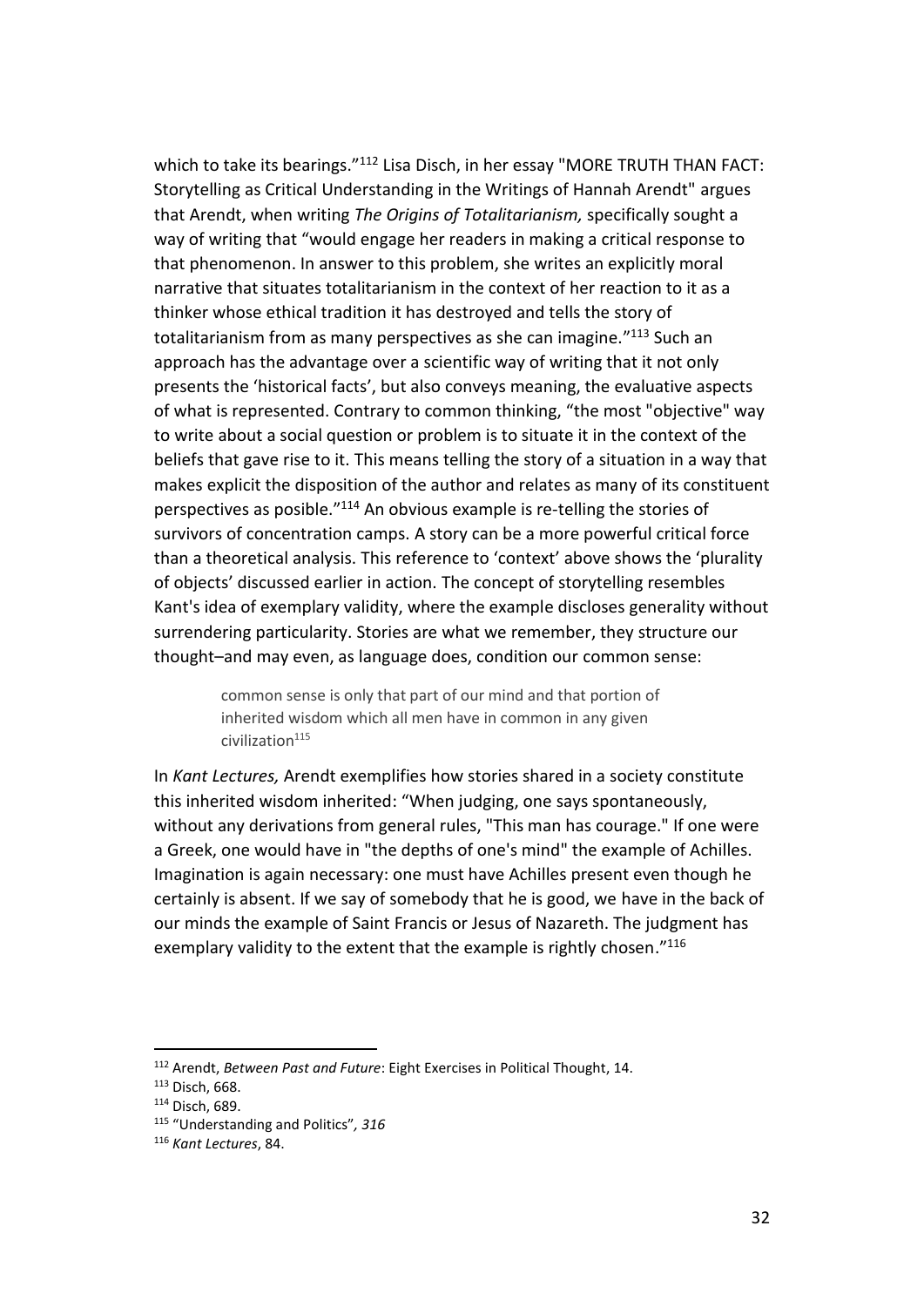#### <span id="page-32-0"></span>Representative thinking

The distancing that occurs between individuals when they express different opinions–which in turn reflect their different experiences and personality (see the section on the 'plurality of human individuals')–can be resolved only by the use of *imagination:* "the faculty of having present [in the mind] what is absent [from current perception]." <sup>117</sup> Both the distancing and the bridging that occurs when they exchange arguments are indispensable parts of what Arendt calls the dialogue of understanding.<sup>118</sup>

In the essay *"*Truth and Politics*"* Arendt argues that *political thought*, thinking about the concerns of the common world, should be *representative*. Before entering the debate, I prepare my opinion "by considering a given issue from different viewpoints, by making present to my mind the standpoints of those who are absent". Arendt elaborates:

> This process of representation does not blindly adopt the actual views of those who stand somewhere else, and hence look upon the world from a different perspective; this is a question neither of empathy, as though I tried to be or to feel like somebody else, nor of counting noses and joining a majority but of being and thinking in my own identity where actually I am not. The more people's standpoints I have present in my mind while I am pondering a given issue, and the better I can imagine how I would feel and think if I were in their place, the stronger will be my capacity for representative thinking and the more valid my final conclusions, my opinion. $119$

Representative thinking means understanding and acknowledging what is important for the other persons involved. Plausibly, this having an 'enlarged mind' will allow for more appropriate actions in 'word and deeds', making a better fit into the reality which surrounds him [the agent]' – which according to Arendt is the *raison d'etre* of common sense.<sup>120</sup>

<sup>117</sup> *Kant Lectures, 67.* 

<sup>118</sup> "Understanding and Politics", 323*.*

<sup>119</sup> Arendt, "Truth and Politics" in *Between Past and Future*: Eight Exercises in Political Thought, 237.

<sup>120</sup> *The Human Condition,* 274*.*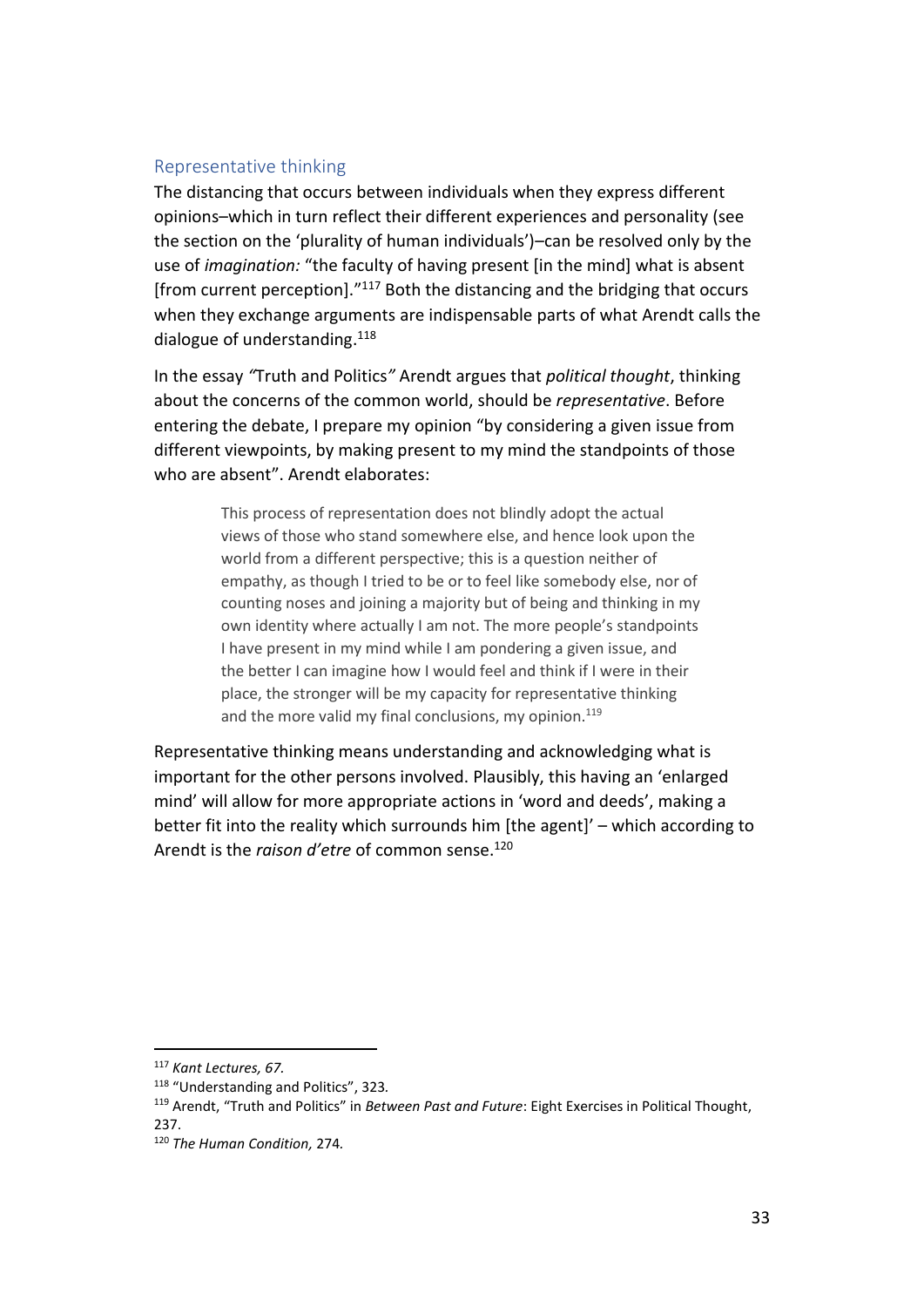# <span id="page-33-0"></span>VI. Conclusion

Common sense plays a central role in the work of Hannah Arendt. A rough division is possible: in her early work the notion is primarily political, later she is focussed on understanding it as a mental activity or faculty–but always against the background of the barbarous events at the start of the twentieth century which she characterizes as *loss* of common sense.

I have argued that Arendt's notion of common sense refers to having a valid understanding of human reality, enabled by the conditions of plurality and communication.

*Understanding of human reality* reflects Arendt's phenomenological orientation towards the lived experience. It is concerned with the lifeworld, the common, to a large extent intersubjective, world. It includes both cognitive ('truth') and evaluative elements ('meaning'); it includes judging and 'acting accordingly'.

I have argued that common sense should not be equated with 'preliminary understanding' (*Vorverständnis)*. The latter misses the qualification–of *validity*– that the former has. It misses a grounding in–mostly societal–conditions that free the individual from his isolated and as such limited perspective. It is the presence of these favourable conditions that enable valid understanding; its lack is what causes the spread of stupidity in the Kantian sense. <sup>121</sup> This *validity of understanding* is not an absolute, conditions for understanding can be more or less favourable. A judgment or action may be more or less commonsensical, excellent or plain stupid, which is up to others to decide–in public debate.<sup>122</sup> The notion of a *conditioned* and *measured* validity of understanding of human reality enables us to make sense of Arendt's key notion of *loss of common sense*.

So, it is certain (societal) conditions that enable valid understanding. But why specifically plurality and communication? Why not education or the spread of

 $\overline{a}$ <sup>121</sup> "Understanding and Politics", 314. Arendt on the same page illustrates what she means by this stupidity: "We know of no civilization before ours in which people were gullible enough to form their buying habits in accordance with the maxim that "selfpraise is the highest recommendation," the assumption of all advertising. …or is it likely that any century before ours could have been persuaded to take seriously a therapy which is said to help only if the patients pay a lot of money to those who administer it"

<sup>&</sup>lt;sup>122</sup> Beiner in "Rereading Hannah Arendt's Kant Lectures" Philosophy & Social Criticism 23, no. 1 (1997), page 26, remarks among a similar line: "[Arendt] does not fully appreciate that all her favourite concepts from the third Critique (common sense, enlarged mentality, etc.) are transcendental categories: they do not connect judgments of taste to any empirical sociability (taste, as Kant construes it, is no more dependent on social relations than practical reason is), but merely specify conditions of intersubjective validity that are presumed when an individual subject presumes to judge something beautiful by reflecting on it without necessarily consulting the opinions or experiences of other judging individuals."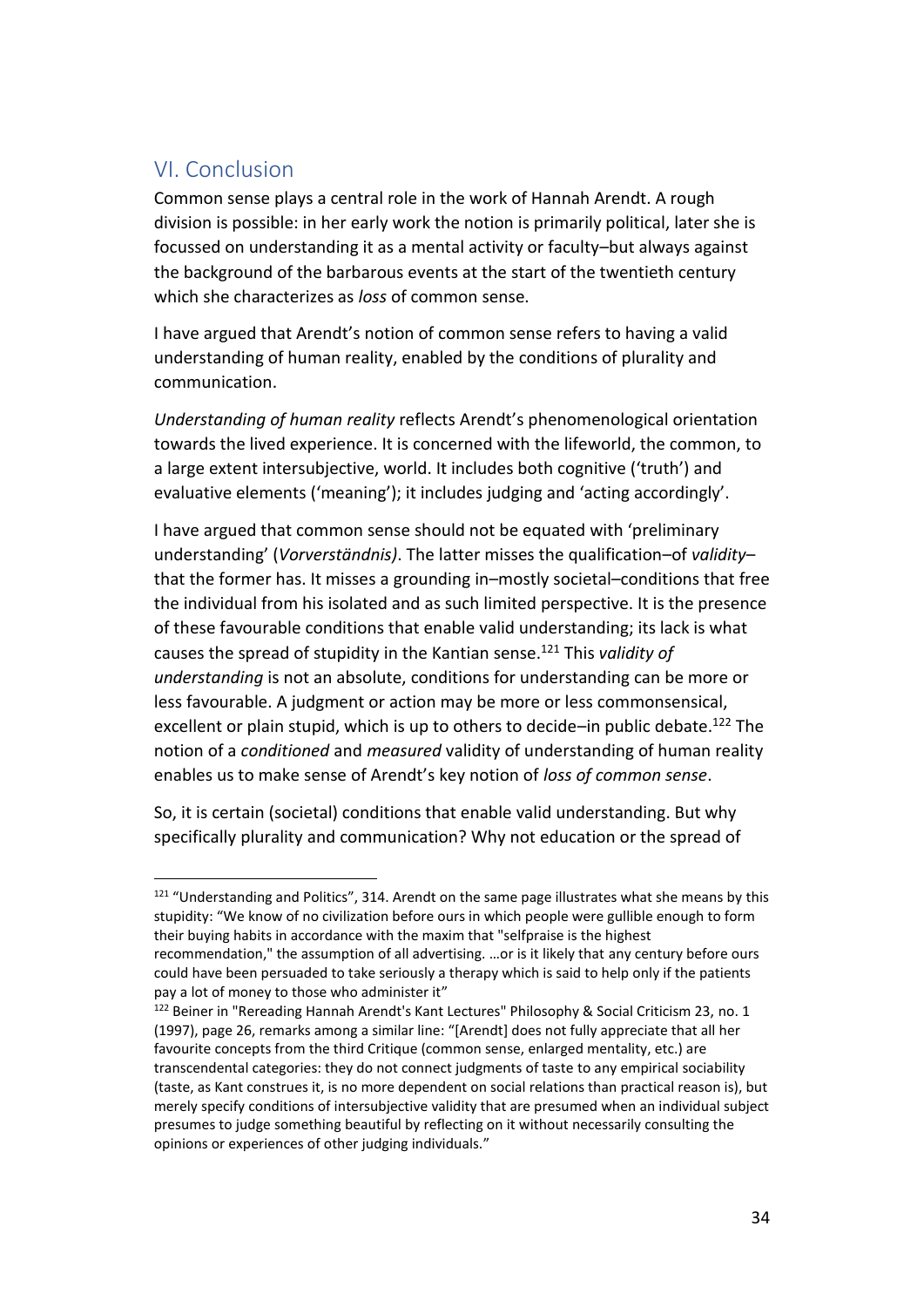information or democracy, or any other well-chosen set of societal parameters? The answer to the latter question is simple. If we are to explicate Arendt's notion of commons sense, we need to stick with her frame of reference: the characteristic conditions of human life.<sup>123</sup> As a second criterium for choosing is whether Arendt is explicit how it can be considered a condition that enables common sense. Alternatively, a topic may be admitted if such an enabling role can reasonably be argued for.

The first group of enabling conditions for common sense is *plurality*. Arendt distinguishes three forms of plurality. The *plurality of the senses* refers to the fact that multiple senses supply different forms of information about objects and events in the world. These senses need to play together but are incompatible. Arendt speaks of the 'common sense' (*sensus communis* or sixth sense) as a 'mental organ' or 'faculty', which allows humans to integrate these alternate types of information from different senses into a unified experiencing of reality. The *plurality of objects* provides an object with its context. Both other objects in its surroundings and other human beings and their behaviour are part of the context. Both the plurality of the senses and the context add to an object its quality of realness. The requirement of a *plurality of the human individuals* as perceiving agents is even more important for establishing reality than the plurality of the senses and the plurality of objects. Arendt's concept of human plurality consists of three interrelated conditions: separateness, independence and uniqueness. Independence is needed to guarantee that an individual's opinions and attitudes are authentic and not a copy of that of his master, parent, boss or leader. Further the uniqueness of individuals is needed. Arendt assumes that each individual has a personality of his own, reflecting his temperament, personal history, background, etcetera. Expressing different opinions, communicating experiences and telling stories–see *Communication below*– only makes sense when there are such differences between individuals. Differences enrich in all kinds of ways the totality of experience available in society. Having many perspectives available adds to the sense of reality–which Arendt considers the hallmark of common sense.

The second group of enabling conditions for common sense is *Communication.* Language gives the plurality of objects a common name. Speech allows the sharing of experiences and the building of the common world. Stories are a rich and engaging medium for communicating experiences and meaning. It is stories that we remember and that structure our thought–and thus may condition our common sense. Representative thinking means understanding and

<sup>&</sup>lt;sup>123</sup> See for example Borren, page 236, for a short explanation of Arendt's phenomenological anthropology in relation to the human conditions.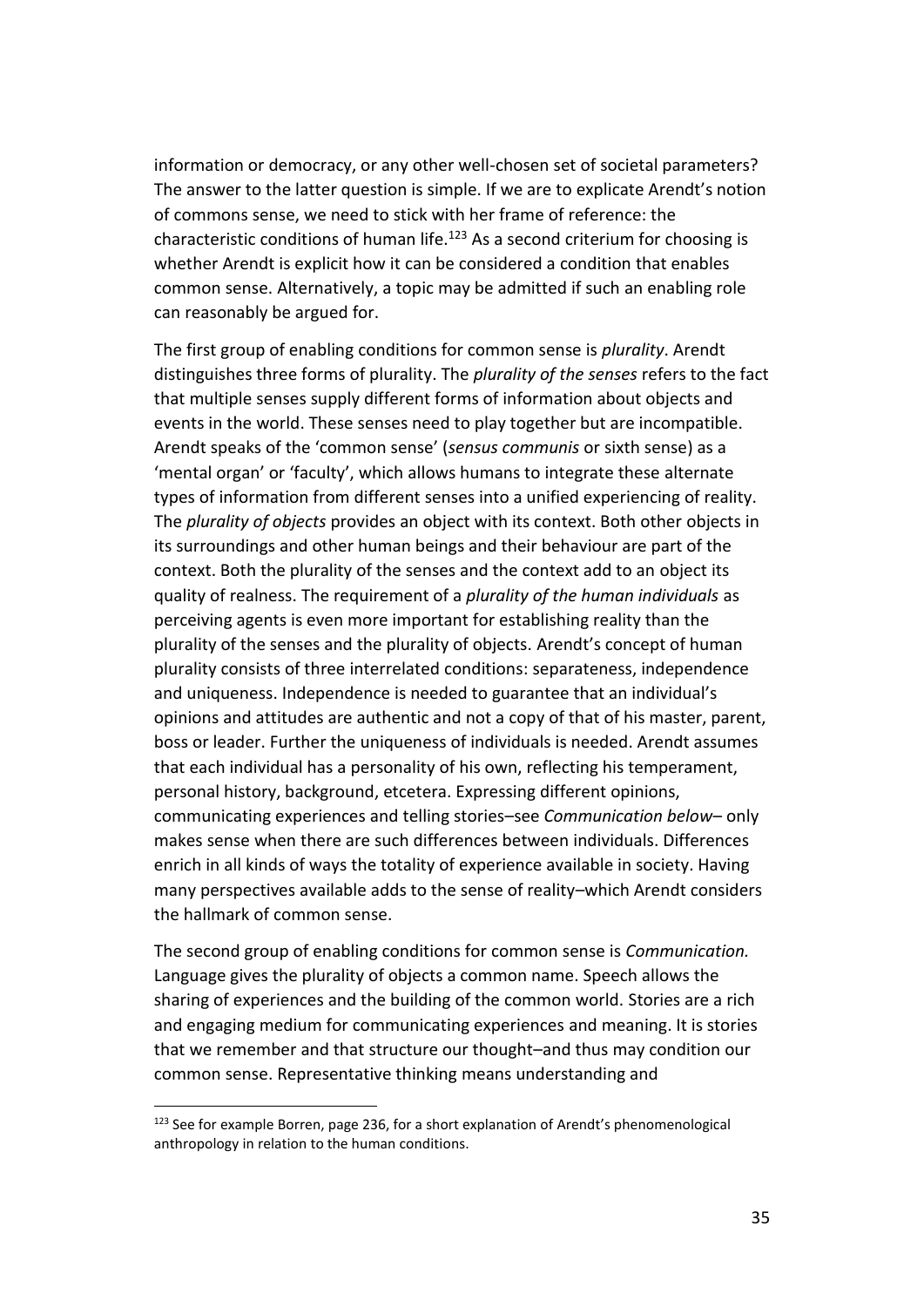acknowledging what is important for the others. Having an 'enlarged mind' will allow for a better fit of one's actions in the common world.

In total then we identified eight conditions that enable common sense. Because eight is a lot to remember, I will attempt to give a practical interpretation or slogan for each of them: 124

*Plurality of the senses*: don't rely on reports, see for yourself.

*Plurality of objects*: don't trust it when your opinion gets more and more confirmed (don't trust Facebook).

*Plurality of human individuals*: ask people of different backgrounds, who aren't dependent on you, for alternative opinions.

*Language*: by having more nuance available in one's vocabulary, whatever the subject one can more accurately describe its import or meaning.<sup>125</sup>

*Speech*: freedom of speech requires public spaces of appearance.

*Storytelling*: stories are what we remember, they structure our thought.

*Representative thinking*: consider a given issue from different viewpoints, make present to the mind the standpoints of those who are absent.

In this paper I have argued that the specified conditions of plurality and communication allow us to assess, not whether our understanding is correct, but to what extent the public context is conducive to the understanding of the political. This reference to the context is fully in line with Arendt's account of the 'loss of common sense' which she considered the problematic of the modern age. On a more positive note, the thesis may suggest which elements in the political context bolster public 'common sense' and consequently a flourishing society.

<sup>124</sup> We might call them 'Arendt's tactics for common sense'.

<sup>125</sup> Resembling "The limits of my language stand for the limits of my world."-Wittgenstein?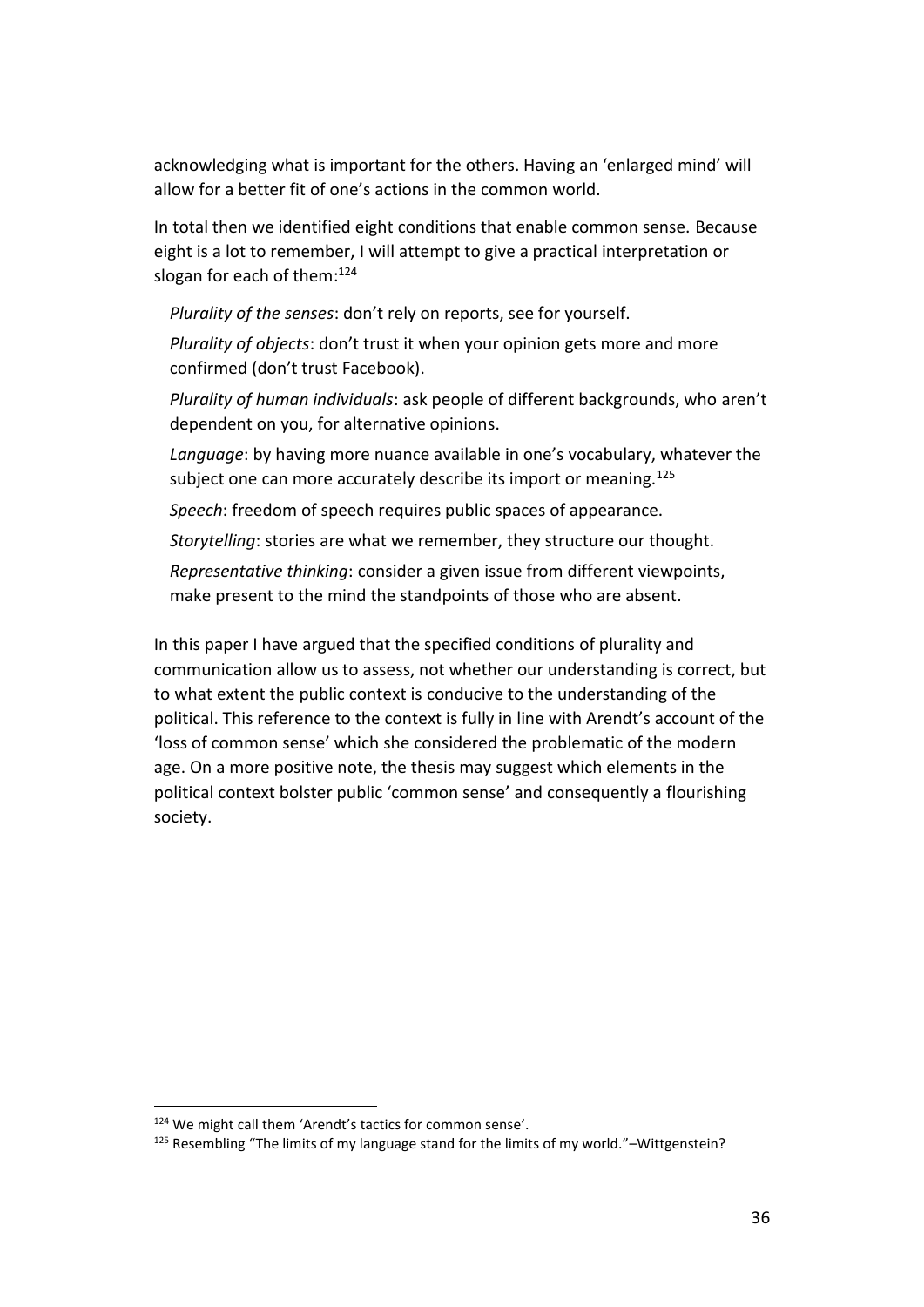# <span id="page-36-0"></span>Bibliography

Arendt, Hannah. 'Philosophy and Politics', *Social Research 57(1)*: 73–103. 1990.

Arendt, Hannah. *The Life of the Mind*. 1st ed. Gifford Lectures. New York: Harcou rt Brace Jovanovich, 1978.

Arendt, Hannah. *The Human Condition*. Second ed. Chicago: University of Chicago Press, 1998.

Arendt, Hannah. *Between Past and Future*: Eight Exercises in Political Thought. New York: Viking Press, 1968.

Arendt, Hannah, and Jerome Kohn. *Essays in Understanding, 1930-1954*. 1st ed. New York: Harcourt, Brace, 1994.

Arendt, Hannah. *The Origins of Totalitarianism*. San Diego: A Harvest Book, 1979.

Arendt, Hannah, and Ronald S Beiner. *Lectures on Kant's Political Philosophy*. Chicago: University of Chicago Press, 1982.

Beiner, Ronald. "Rereading Hannah Arendt's Kant Lectures." *Philosophy & Social Criticism* 23, no. 1 (1997): 21-32.

Borren, Marieke. "A Sense of the World: Hannah Arendt's Hermeneutic Phenomenology of Common Sense." *International Journal of Philosophical Studies* 21, no. 2 (2013): 225-55. https://doi.org/10.1080/09672559.2012.743156.

Canovan, Margaret. "Arendt, Rousseau, and Human Plurality in Politics." *The Journal of Politics* 45, no. 2 (1983): 286-302. https://doi.org/10.2307/2130127.

Degryse, Annelies. "*Sensus communis* as a foundation for men as political beings: Arendt's reading of Kant's *Critique of Judgment*." *Philosophy & Social Criticism* 37, no. 3 (2011): 345-58. https://10.1177/0191453710389452.

Disch, Lisa D. " MORE TRUTH THAN FACT: Storytelling as Critical Understanding in the Writings of Hannah Arendt." *Political Theory* 21, no. 4 (1993): 665-94. https://doi.org/10.1177/0090591793021004006.

Geertz, C. "Common Sense as a Cultural System." *Antioch Review* 67, no. 4 (2009): 770.

Hinchman, Sandra K. "Common Sense & Political Barbarism in the Theory of Hannah Arendt." *Polity* 17, no. 2 (1984): 317-39. https://doi.org/10.2307/3234510.